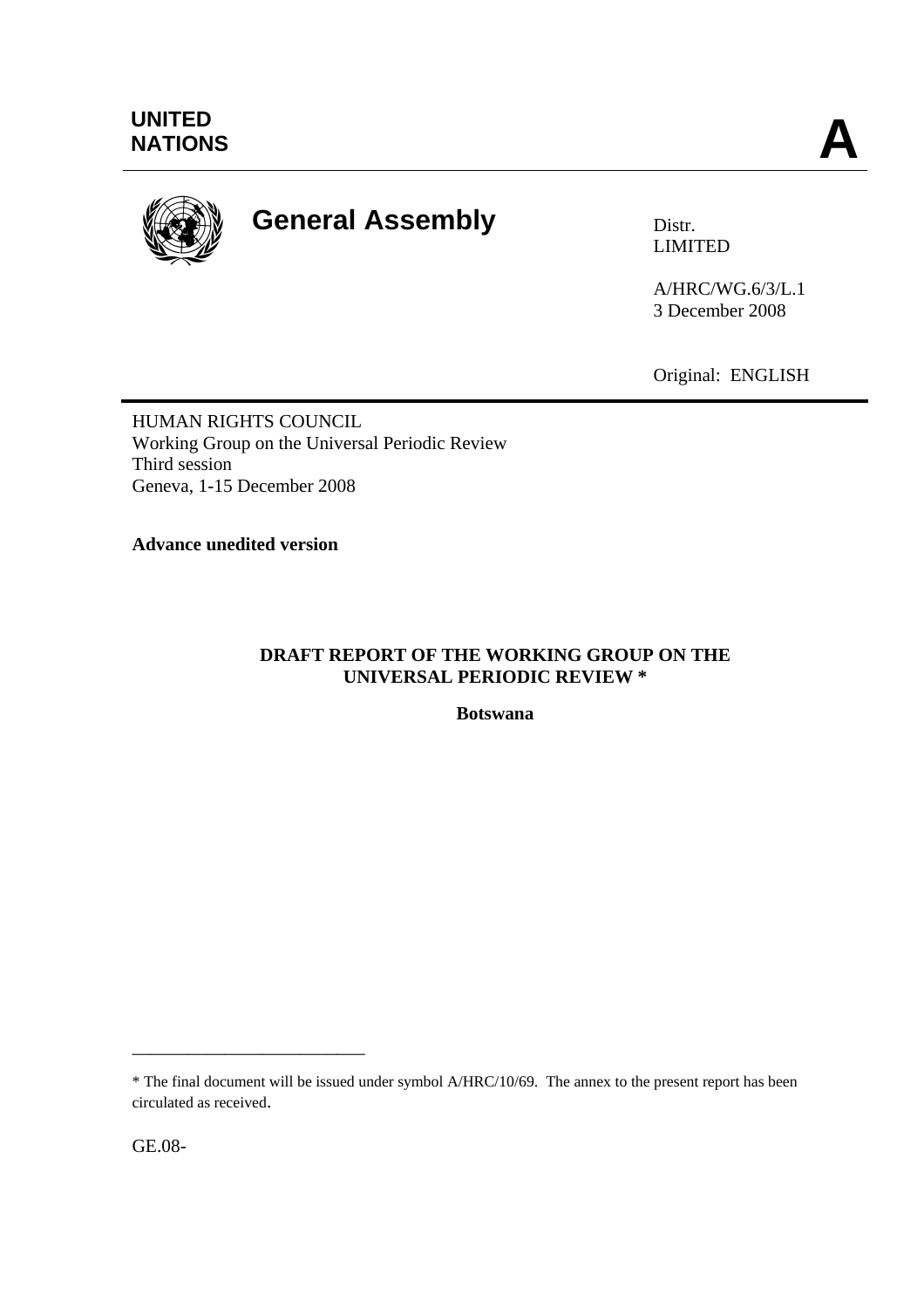## **CONTENTS**

 *Paragraphs Page* 

| I. SUMMARY OF THE PROCEEDINGS OF THE REVIEW PROCESS             |  |
|-----------------------------------------------------------------|--|
|                                                                 |  |
| B. Interactive dialogue and responses by the State under review |  |
|                                                                 |  |
| Annex                                                           |  |
|                                                                 |  |

Composition of the delegation.................................................................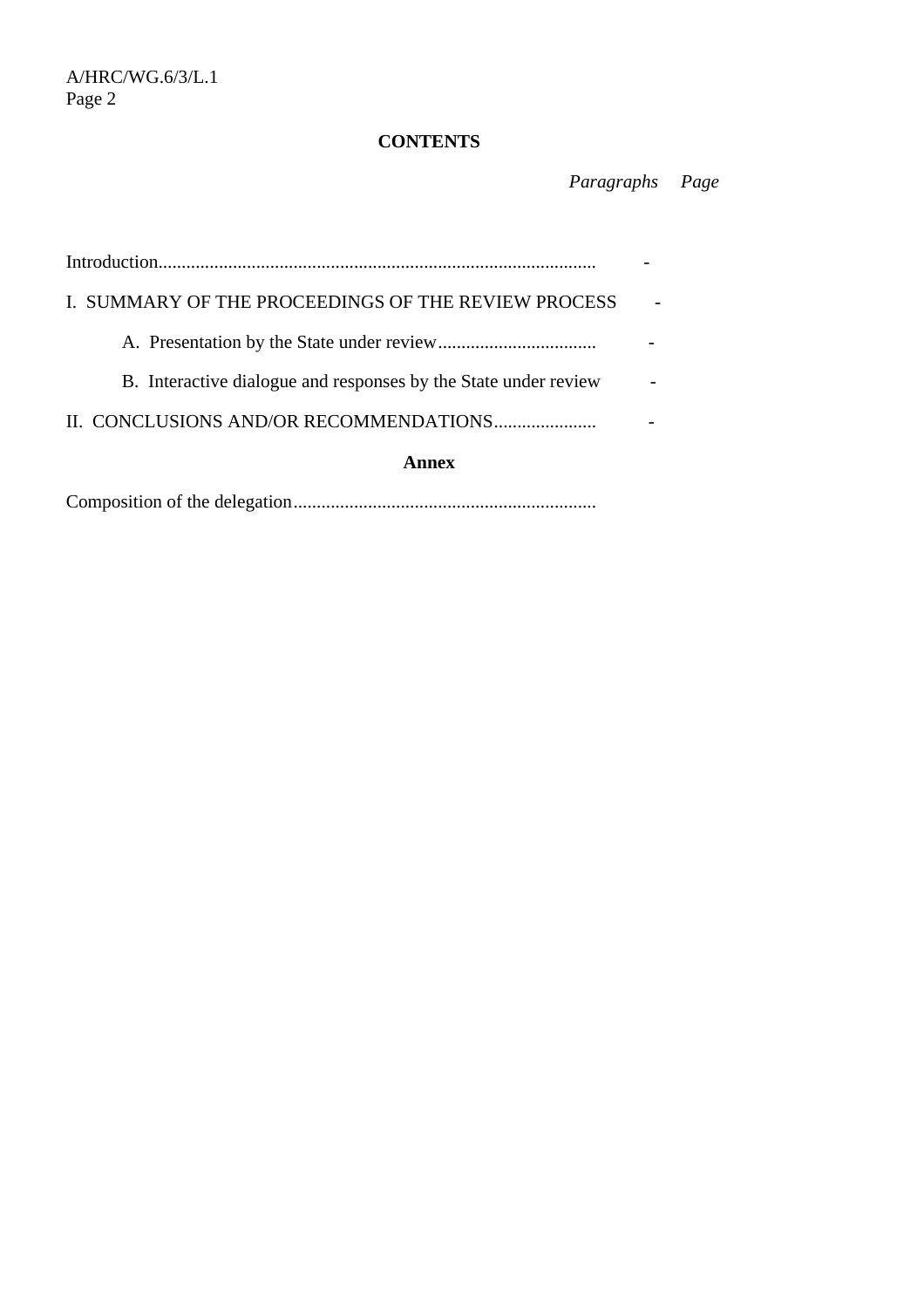#### **Introduction**

1. The Working Group on the Universal Periodic Review, established in accordance with Human Rights Council resolution 5/1 of 18 June 2007, held its third session from 1 to 15 December 2008. The review of Botswana was held at the 1st meeting, on 1 December 2008. The delegation of Botswana was headed by Hon. Mr. Dikgakgamatso Seretse, Minister for Defence, Justice and Security. At its meeting held on 3 December 2008, the Working Group adopted the present report on Botswana.

2. On 8 September 2008, the Human Rights Council selected the following group of rapporteurs (troika) to facilitate the review of Botswana: Uruguay, Senegal and Slovakia.

3. In accordance with paragraph 15 of the annex to resolution 5/1, the following documents were issued for the review of Botswana:

 (a) A national report submitted / written presentation made in accordance with paragraph 15 (a) (A/HRC/WG.6/3/BWA/1);

 (b) A compilation prepared by the Office of the United Nations High Commissioner for Human Rights (OHCHR), in accordance with paragraph 15 (b) (A/HRC/WG.6/3/BWA/2);

 (c) A summary prepared by OHCHR, in accordance with paragraph 15 (c) (A/HRC/WG.6/3/BWA/3).

4. A list of questions prepared in advance by the Czech Republic, the United Kingdom of Great Britain and Northern Ireland, Sweden, the Netherlands, Germany, Denmark and Latvia was transmitted to Botswana through the troika. These questions are available on the extranet of the universal periodic review.

#### **I. SUMMARY OF THE PROCEEDINGS OF THE REVIEW PROCESS**

#### **A. Presentation by the State under review**

5. At the first meeting, on 1 December 2008, the opening statement of Botswana was presented by the Head of Delegation, the Honourable Mr. Dikgakgamatso N. Seretse, Minister of Defence, Justice and Security.

6. Botswana recognized that the commitment to the implementation of human rights instruments must be demonstrated through a series of actions, including domestication of treaties and reporting. It noted however some capacity constraints and the need for technical support.

7. The Minister presented an overview of the Botswana national report. In its preparation, the Government consulted with a cross section of civil society and took into account their comments and inputs.

8. Botswana explained that as a young country it is faced with diverse challenges and had to place emphasis on nation building and developmental issues. In the past four decades, Botswana has made significant strides in the areas of economic freedom, transparency and good governance. Botswana remained focused in its decision to find innovative ways that can guarantee its nationals and residents full enjoyment of human rights.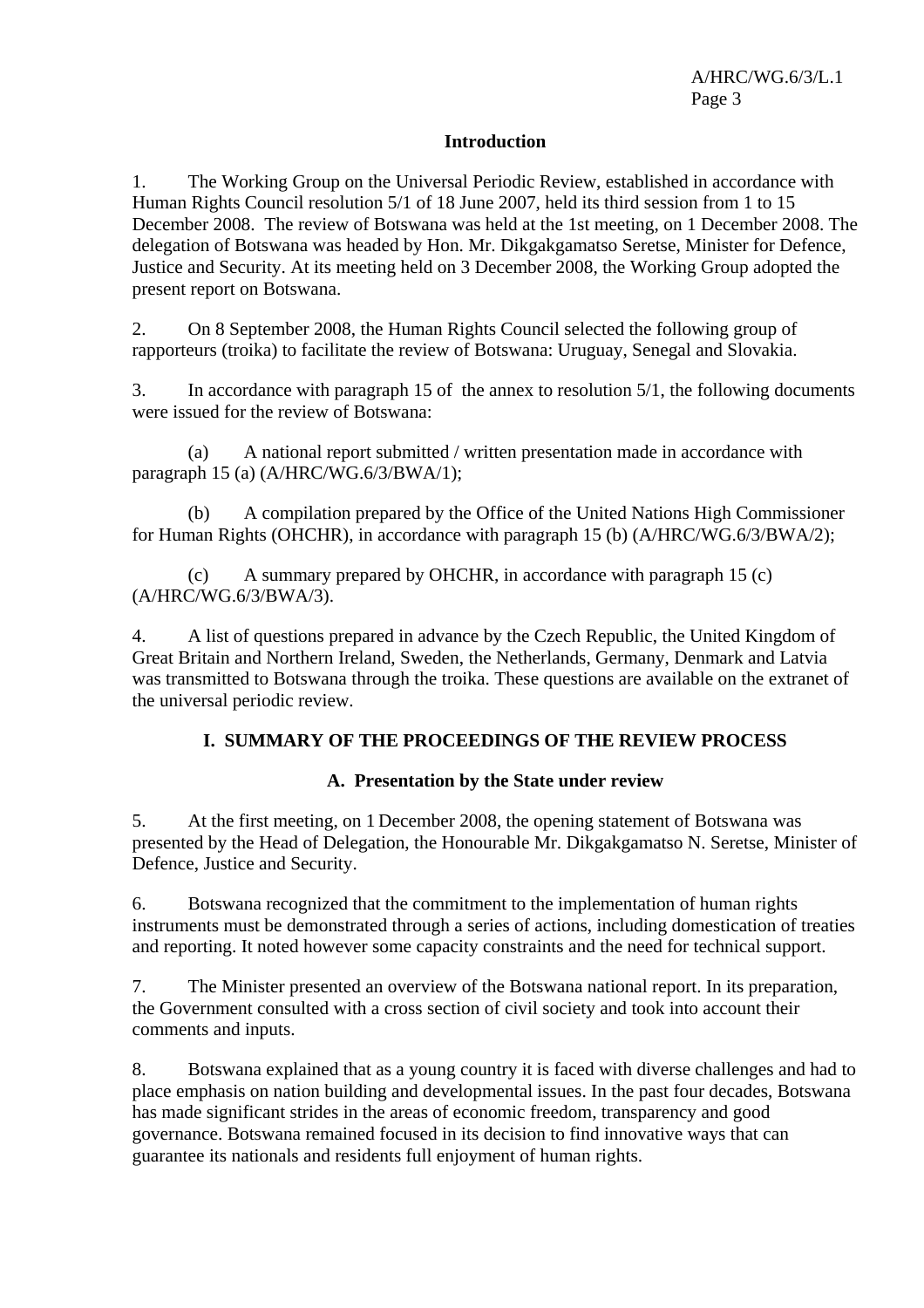A/HRC/WG.6/3/L.1 Page 4

9. The Minister indicated that Botswana is committed to the democratic process and that it is responsive to the needs of the people and it cannot undertake initiatives that are contrary to their interests. However, he emphasized that civil society organizations are free to mobilize support and educate the people on the need for specific changes, which in its view can enhance the enjoyment of human rights. It was against this background that the position of the Government on the death penalty, corporal punishment, gay and lesbian rights should be understood.

10. The Minister proceeded to respond to written questions submitted in advance. Botswana confirmed its intention to establish a national human rights institution**.** Consultations to initiate the process are ongoing and it is expected that it will be established by the next review.

11. Regarding the issue of discriminatory laws**,** it was clarified that the Commission of enquiry concluded that sections 77 to 79 of the Constitution were discriminatory, and that these had been amended to accommodate the concerns.

12. Concerning measures taken to implement the rights of the child and to prevent violence and sexual exploitation of children, Botswana has developed draft legislation incorporating provisions of the Convention on the Rights of the Child, to be presented to Parliament in February 2009. Subsequent to the enactment of the revised Act, Botswana intends to withdraw its reservation to Article 1 of the Convention.

13. Botswana stated, inter alia, that the Education Act provides a strict framework within which corporal punishment is administered.

14. The Minister addressed questions raised on women's rights, especially with respect to Customary laws compromising gender equality, marital rape and measures taken to prevent domestic violence. Particular mention was made of the adoption of Abolition of the Marital Power Act of 2004, and that Ntlo ya Dikgosi, as custodians of customary law, are consulted on all legislation having an impact on custom and had accepted this new law.

15. Regarding marital rape, it was noted that there are deficiencies in the existing legislation and this may require the enactment of legislation after due consultation. To prevent domestic violence, the Government has embarked on a rigorous public education campaign that includes radio, television, print media and kgotla meetings to educate and sensitize members of the public, also on the provisions of the Domestic Violence Act. The Botswana Police Service has started to employ social workers to provide counseling and to be responsive to the needs of victims.

16. Botswana agreed that treaties should be domesticated and implemented and, to this effect, has set up an inter-ministerial committee. However, it noted the challenges relating to technical and financial capacity that it intended to address and hoped to benefit from the support of the international community.

17. On the ratification of the International Covenant on Economic, Social and Cultural Rights (ICESCR), Botswana indicated that it would accede to the Covenant when it is in a position to implement its provisions and emphasized that capacity for the latter was critical.

18. Botswana indicated that it is constructing new prisons and exploring alternative measures to imprisonment.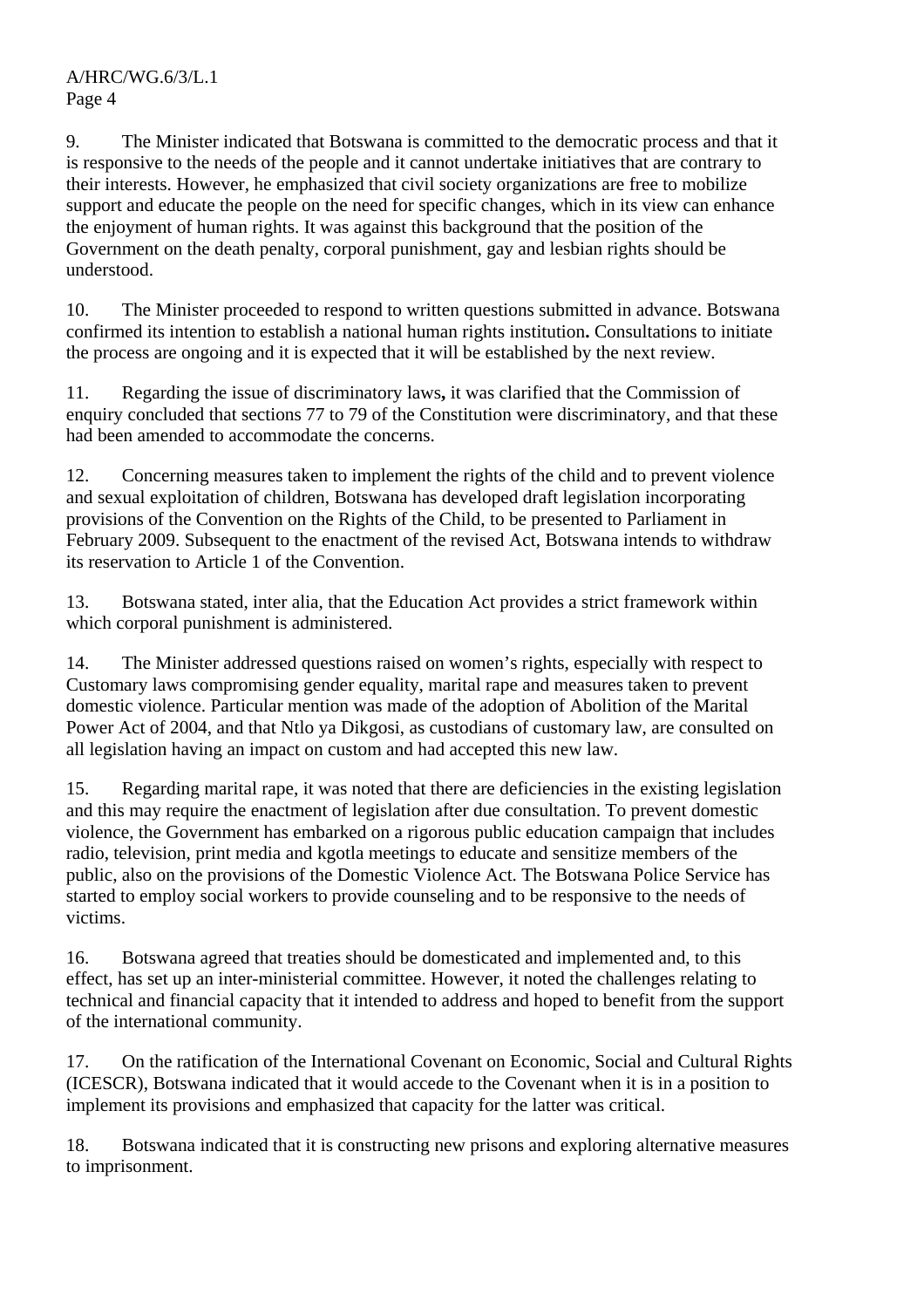19. The delegation confirmed that the law in Botswana criminalizes same-sex sexual activities; however, it allows for the registration of civil society organizations that are not set up to advocate for the rights of lesbians, gays, and bisexuals, to nonetheless advocate for the rights of such groups.

20. Regarding the December 2006 court ruling allowing the San (Basarwa) communities to return to their ancestral land in the Central Kalahari Game Reserve (CKGR), as well as the level of dialogue and progress that has been made since this ruling, the Government of Botswana stated that it has fully implemented the Court order.

21. Recognizing that the question of the Reserve is not just a legal issue, the Government opened dialogue with the people on it. The President of Botswana met with representatives of the CKGR on 12 of June 2008, and subsequently instructed the Inter-Ministerial Committee on the CKGR to continue the dialogue. The Committee met with representatives of the CKGR community on 26 November 2008 to map the way forward. They agreed to meet on 22 or 23 of January 2009 where each party will present a list of issues for discussion to bring this matter to an amicable conclusion.

22. On the death penalty, the delegation explained that there are no plans to abolish capital punishment or impose a moratorium on its application. It noted that, in 1997, the Parliamentary Law Reform Committee produced a report on public opinion on the death penalty, which showed that the public was in favour of its preservation.

23. Regarding clemency proceedings, the Government replied that member states' concerns on representations by family and or lawyers are reasonable and will be put to the relevant authorities.

24. Regarding torture, the delegation vehemently denied any widespread use of torture in Botswana. It indicated that it was not opposed to ratifying the Optional Protocol on the Convention against Torture but explained that taking on additional structures, as may be required by its ratification, would be burdensome for its resources.

25. The delegation affirmed that the Government considers unemployment among youth a priority and has established a ministry responsible for youth and introduced initiatives such as youth officers in each ministry and a young farmers' fund.

26. Botswana explained that it will look into extending standing invitations to all special procedures but it is comfortable with its status quo.

27. The Minister reaffirmed Botswana's commitment to the work of the Human Rights Council, and to the success of the universal periodic review.

## **B. Interactive dialogue and responses by the State under review**

28. During the interactive dialogue statements were made by 42 delegations. The broad consultation conducted in preparing the national report and the openness and commitment to the UPR dialogue of Botswana were welcomed. A number of delegations praised the progresses made in the realization of economic, social and cultural rights, particularly by referring to the national strategy for poverty reduction, "Vision 2016", the advances made in universal primary education, the development of a national primary healthcare strategy and a national institution for prevention and treatment of the pandemics, particularly HIV/AIDS. The efforts made to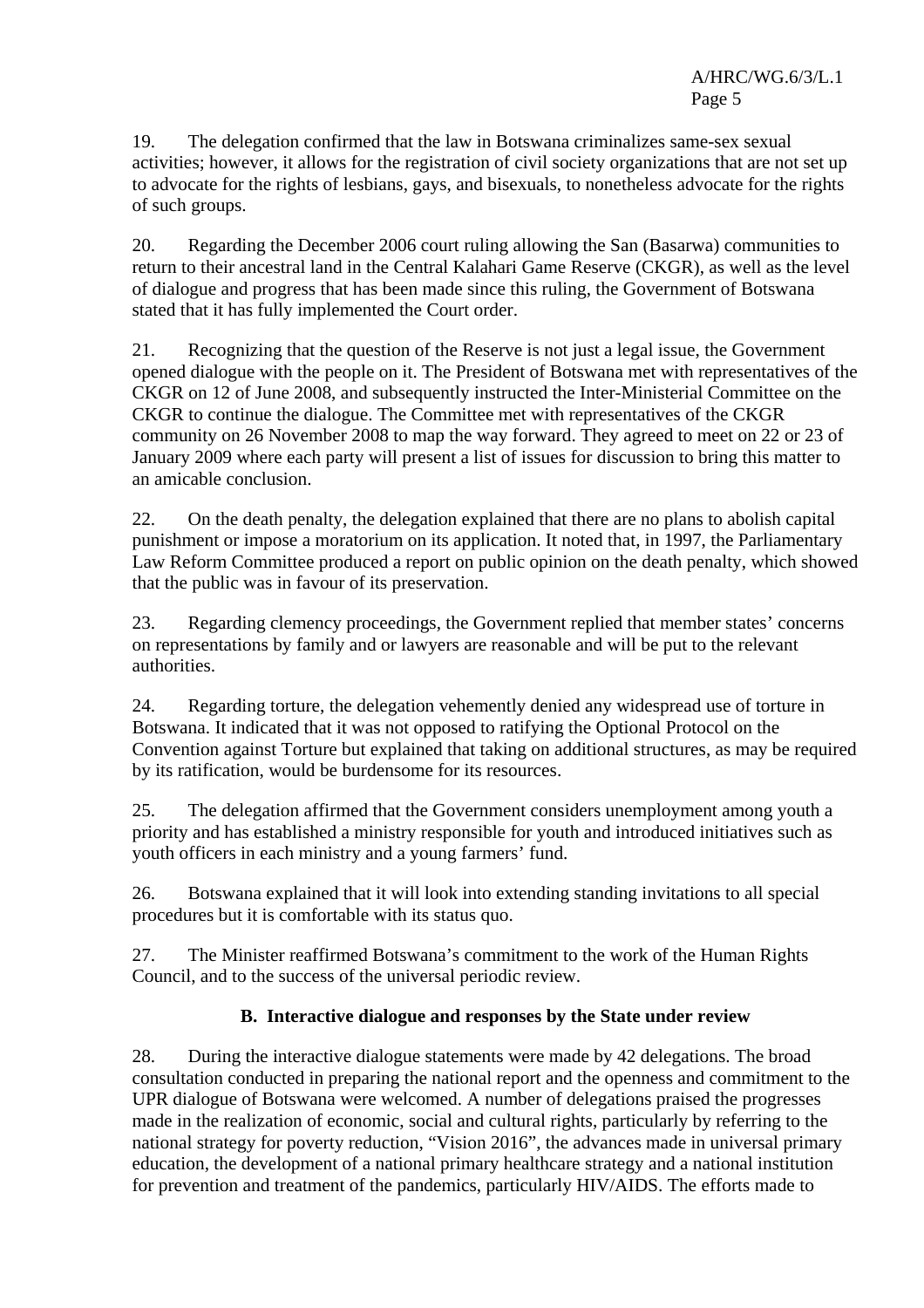eliminate discrimination against women, to empower women and to ensure gender equality were also praised. In this regard, particular mention was made of the establishment of the Department for Women's Affairs, the improvement of several legal instruments to safeguard women's rights, including the abolition of the Marital Power Act and the Domestic Violence Bill, the translation of the CEDAW into Setswana, and the efforts made in gender mainstreaming. Botswana's efforts to promote children's rights, particularly through the adoption of the National Action Plan for Children 2006-2016 were welcomed. Mention was made of the efforts to address the special needs of children with disabilities and of the exemption of school fees for households in need of assistance. A number of delegations also praised the democratic culture of Botswana backed up by a strong multi-party democracy, the enshrinement of equal rights and fundamental freedoms in the Constitution, the rule of law and good governance. Some delegations referred to the establishment of the Ombudsman as a demonstration of the Government's commitment to human rights. The establishment of an investigative commission to examine discriminatory provisions in the Constitution was also welcomed. Some delegations praised the efforts made to end discrimination against minority groups. Delegations noted that Botswana is part of a host of regional human rights treaties and mechanisms. Further, the role of Botswana as a regional mediator for peace and conflict resolution was commended.

29. Algeria recommended continuing their efforts, particularly in favour of women in rural areas. It also recommended adhering to the ICESCR, as Botswana applies on the ground the provisions of this Covenant. Algeria congratulated Botswana for their pilot project to fight HIV/AIDS and recommended that Botswana enable migrants and refugees to benefit from this project.

30. Morocco requested further information on the participation of women in public life and the nature of the difficulties faced in the implementation of the national policy on women. Morocco also asked what specialized United Nations agencies could do to assist the Government in protecting children.

31. Cuba recommended continuing to incorporate the provisions in the Convention on the Rights of the Child and the African Charter on the Rights and Wellbeing of Children into national legislation. It commended the 2003 national poverty reduction strategy, and encouraged the Government to continue the efforts made to achieve the Vision 2016 goal. It recommended continuing the implementation of the National Action Plan for Children 2006-2016, endeavouring to overcome the difficulties identified by the Government in its national report.

32. Spain requested information on the draft legislation for the protection of children and on recent measures taken to deal with the increasing number of HIV/AIDS orphans. It also asked about the policy regarding illegal immigrants, particularly from Zimbabwe. Spain asked for information on recent measures for the promotion of gender equality. It recommended that Botswana explore the possibility of a moratorium on the death penalty or its definitive abolition. It said it looked forward to a resolution of the dispute between the San of the Central reserve of Kalahari with the Government. It recommended the decriminalization of homosexual relationships and practices.

33. Belgium noted that HIV/AIDS prevalence is still high and asked what approaches Botswana would take to prevent the transmission of the HIV from mother to child and its challenges. Belgium recommended that a medical follow-up for HIV-positive mothers and children who have received the virus from mother. It noted the high HIV/AIDS prevalence rates in prison populations and enquired about approaches to prevent its spread. Belgium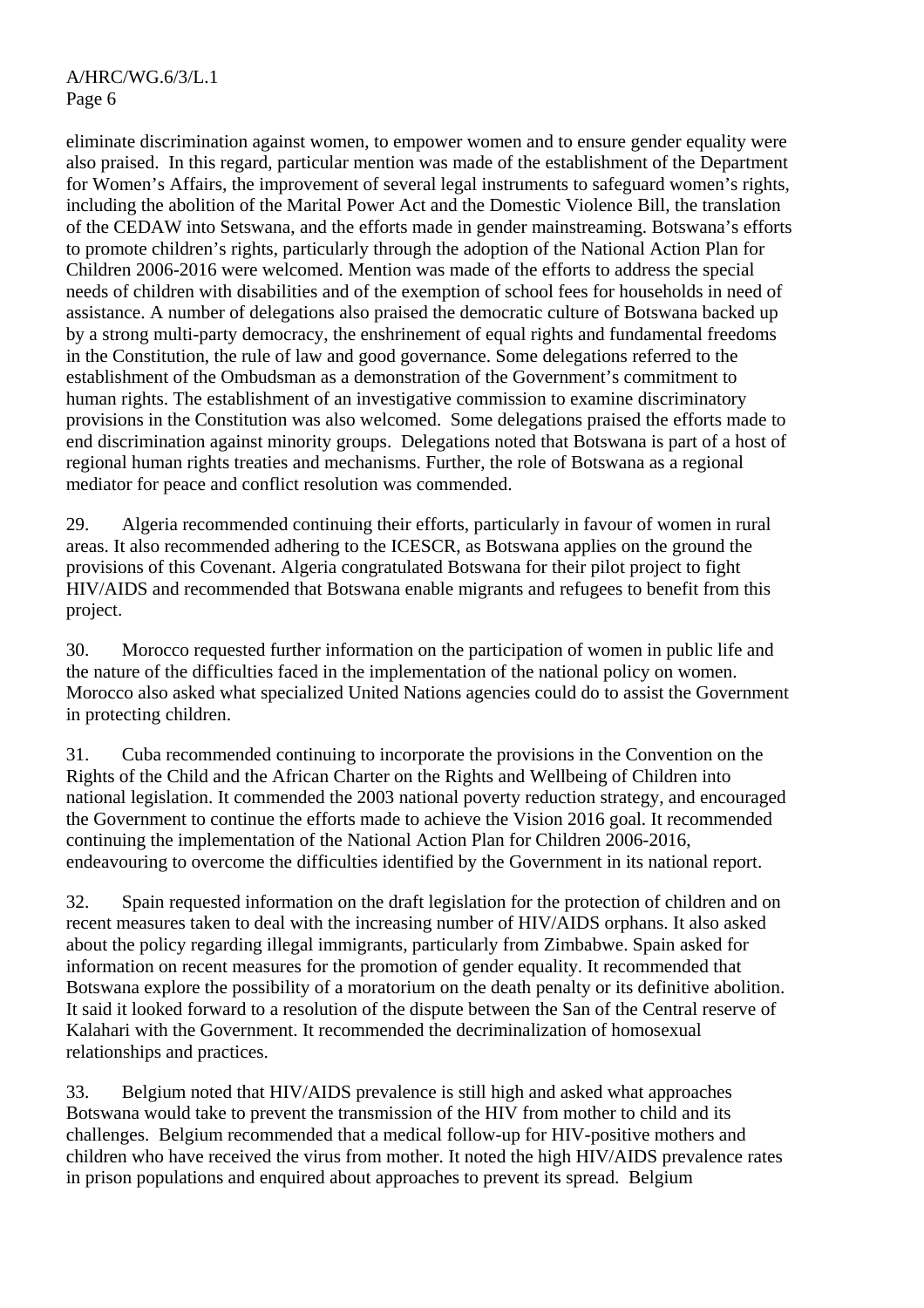recommended that the prison population be educated about the risks of the spread of the HIV/AIDS virus and that sanitary conditions of prisons be respected.

34. Chile recognized the establishment of a Women's Affairs Department and the policies aimed at empowering the development of women and integrating them in the education system, recommending Botswana continue these efforts. Deeply concerned about corporal punishment of children, Chile recommended Botswana continue to incorporate the provisions of the Convention into domestic legislation, especially Article 19(1). It also recommended that consideration be given to designating an institution responsible for coordination and implementation of policy on children. Following up to remarks by Botswana on the ICESCR, it asked whether the Government has a date for accession.

35. Finland noted the routine HIV-testing introduced in 2004 in public health facilities and that HIV prevalence is declining. It recommended that Botswana ensure the prompt and effective implementation of its programme for AIDS orphans. Finland expressed concern regarding the relations between the diamond business and the indigenous peoples who have suffered from forced eviction or have been prevented from accessing their water boreholes or practicing their means of livelihood. It asked the Government what it intends to do to ensure respect for the rights of the indigenous people inhabiting the areas of interest to companies active in the business. It recommended that Botswana take immediate action in this regard.

36. With regard to unemployment, France noted that a racist xenophobic attitude against migrant workers, particularly Zimbabweans, is developing and enquired about counter-measures. France also noted that the Penal Code criminalizes the relations of people of the same sex and that the Constitution does not provide protection for people discriminated against on the basis of sexual orientation. In 2003, the Court of Appeal ruled Section 164 of the Penal Code discriminatory; in this connection, France enquired as to whether Botswana envisages the decriminalization of consenting same-sex activity. France recommended that Botswana adopt the necessary measures to combat discrimination of all kinds, including those based on homosexual orientation, gender, colour, religion, and political opinion. France recommended that Bostwana put an end, *de jure* and *de facto*, to the practice of corporal punishments in traditional judicial systems. It noted that the Constitution guarantees freedom of expression and of the press, but some intimidation and threats have been noted against journalists. France also asked about the impact of the media practitioners' bill on the media. France recommended that Botswana ratify the OPCAT.

37. The Netherlands noted that the Constitution forbids discrimination on the base of ethnicity, race, nationality, creed, sex or social status, but civil society organisations advocating for the rights of LGBT have been denied legal status and same-sex sexual activities between consenting adults remain a criminal offence. It recommended that the Government decriminalize such activities, and forbid discrimination on the base of sexual orientation. It recommended the Government consider the abolition of the death penalty, in conformity with the latest General Assembly resolutions on this subject.

38. Mauritius noted Botswana's reply on the establishment of a human rights institution and asked if it is facing any obstacles in terms of human or financial capacity in its establishment. Mauritius requested further information on the issue of legal aid, noting the appointment of the consultant to conduct a feasibility study. Having noted the challenges Botswana faces regarding poverty, marginalization and unemployment, it called on development partners to assist Botswana with the necessary technical and other support to strengthen their implementation and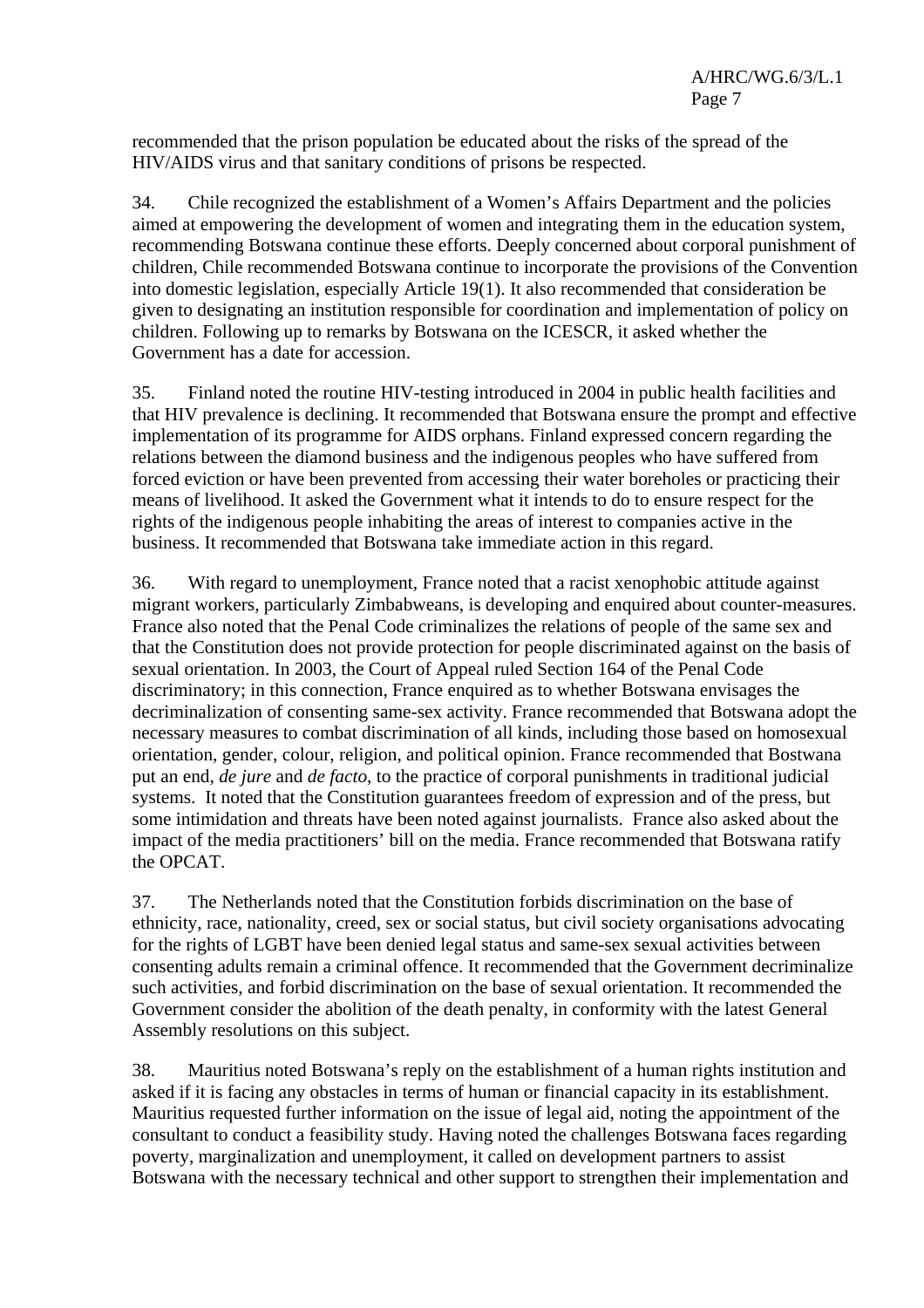development capacity with respect to human rights instruments and their domestication wherever desirable.

39. While Mexico indicated that customary practices undermine the rights of women, foreigners, children, indigenous peoples, and minority groups. Mexico underscored that the appeals of the indigenous peoples and the decision of the Supreme Court in favour of indigenous peoples must be respected. Mexico recommended that Botswana accept the visits of the Special Rapporteur on the rights and fundamental freedoms of indigenous peoples and the Special Rapporteur on contemporary forms of racism. It recommended that favourable consideration be given to the ratification of the ILO Convention 169 on Indigenous and Tribal Peoples. Mexico recommended the adoption of all measures necessary to harmonise customary laws with international instruments signed by Botswana. It recommended that Botswana accede to the ICESCR and that Botswana ratify the CMW. Mexico recommended that Botswana issue a standing invitation to the Special Procedures and indicated that this recommendation has been made in the context of Botswana's appeal for the international community to provide assistance and support to human rights.

40. In response to the issues raised, Botswana noted that financial constraints were an obstacle to the ratification of ICESCR. However it noted existing Government policies that cover the issues reflected in the Covenant's provisions and the efforts being made in providing free houses to everyone, including through a programme to be initiated in the next financial year.

41. Botswana reaffirmed that the draft legislation on children incorporates all the provisions of the Convention on the Rights of the Child and noted that the only reservation made to the Convention on the definition of the child will be withdrawn once the national law is enacted.

42. Botswana reconfirmed its position on the death penalty. It noted the role of civil society in educating the people and in advocating for change on the issue of the death penalty and the criminalization of homosexuals activities. It repeated its openness towards organisations advocating on these issues.

43. As regards the San people, Botswana noted the opening of dialogue and consultation and expressed hope that they would be able to reach an amicable solution with the Basarwa people of the CKGR.

44. Botswana denied that xenophobia in the country is presently at an alarming extent, while recognising the occurrence of complaints particularly regarding employment of migrants. It noted the problem regarding undocumented migrants from the Republic of Zimbabwe and indicated that an influx of people in the country would entail economic and social consequences. It explained that illegal immigrants are taken to specific detention centres and are repatriated, at the cost of approximately 2 million Pula a year.

45. As regards the issue of HIV and its transmission to unborn children, Botswana referred to their programmes where treatment is provided to pregnant mothers and referred to significant improvements on the HIV prevalence in the country.

46. Regarding corporal punishment, Botswana reaffirmed that the practice is part of their culture and that parents believe that it is important as a form of correction.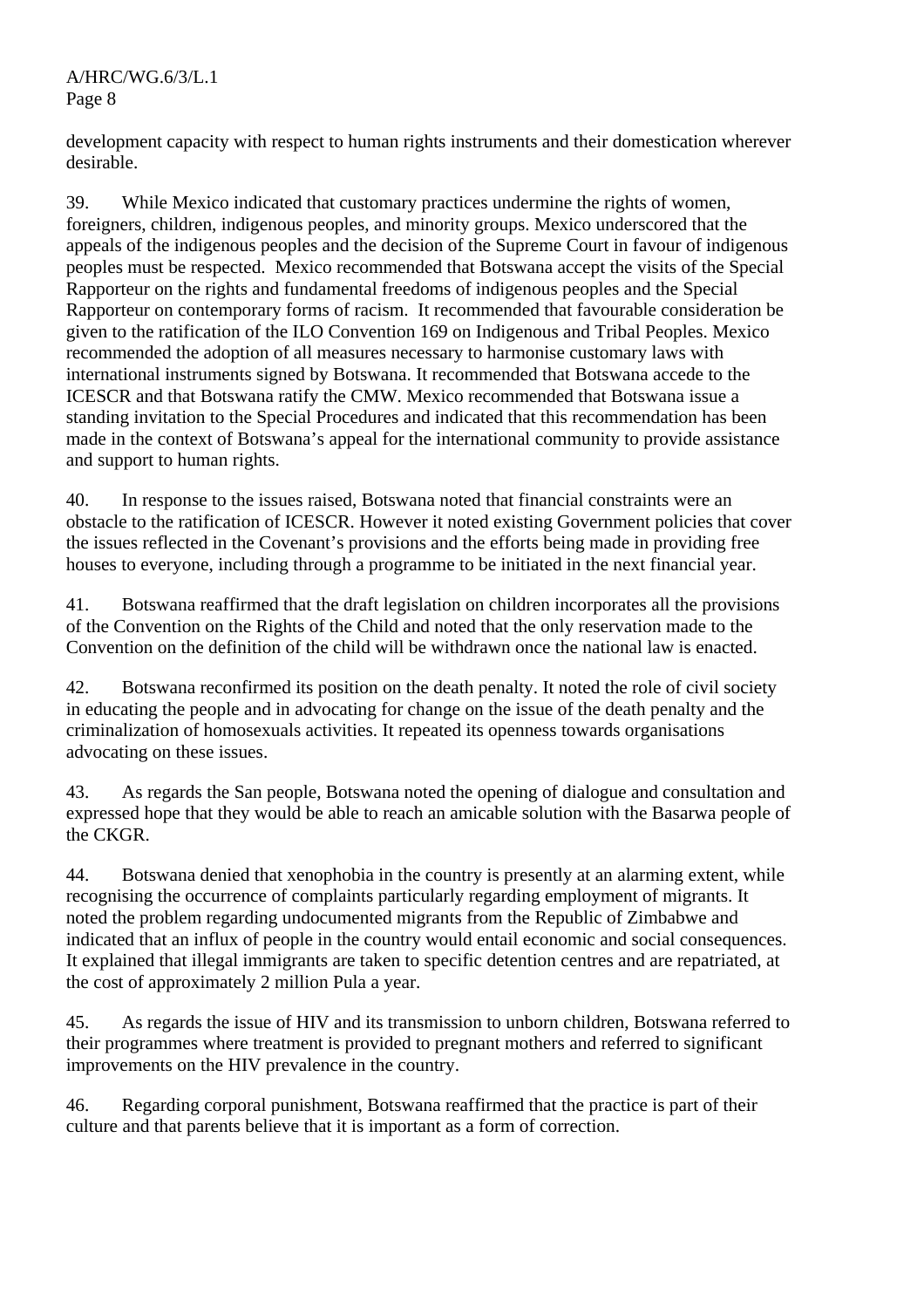47. Botswana indicated that there is freedom of the press in the country although it is not absolute, given that there are regulations to be respected by the media in the performance of their functions. It noted that the Media Practitioner's Bill is currently before Parliament.

48. Botswana expressed its willingness to ratify OPCAT, but reiterated, as a priority, its need to first identify the challenges they will face with regard to the establishment of a new human rights institution.

49. Slovakia noted with appreciation the establishment of the Inter-Ministerial Committee on Treaties, Conventions and Protocols, asking for more information. It encouraged the Government to consider signing and ratifying the ICESCR, and cooperating with OHCHR Regional Office for Southern Africa in this regard, while taking note of the explanation given by Botswana, but recalling that according to the Covenant State parties undertake steps only to the maximum of their available resources. It echoed the recommendation of the Committee on Civil and Political Rights (CCPR), suggesting Botswana repeal provisions on criminalization of samesex activities between consenting adults from its legislation.

50. The Czech Republic recommended the continuation of efforts to establish a comprehensive institutional framework for the promotion and protection of human rights soon, including through providing it with necessary funding and personnel, and to also continue in practice with its efforts towards ensuring non-discrimination of all ethnic minorities. It welcomed the decision to adopt national legislation ensuring implementation of its obligations under the Convention on the Rights of the Child and recommended the adoption of further practical measures in this regard, in particular in the area of prevention of violence and sexual exploitation of children. It also recommended that Botswana accede to the OPCAT and establish its national preventive mechanism accordingly. The Czech Republic recommended the decriminalization of consensual same-sex activity between adults and the adoption of measures to promote tolerance in this regard which would also allow more effective educational programmes for prevention of HIV/AIDS. It recommended the issuance and implementation of a standing invitation to representatives of the special procedures.

51. Germany indicated that the Government could play a leadership role in educating people. Germany recommended that the Government of Botswana amend the definition of discrimination in the Constitution in such a way that it does embrace discrimination based on descent, abolish those laws that permit discrimination on the basis of ethnicity, language and culture.

52. Turkey commended the establishment of the Directorate of Corruption and Economic Crime, and appreciated the Government's economic policies, encouraging the activities of these authorities in combating unemployment. It welcomed the adoption of the National Action Plan for Children 2006-2016 as well as the finalization of an action programme for the elimination of child labour, requesting information on the challenges met in their implementation, and recommending the Government fully adhere to these with a view to reach international standards on the prevention of child labour. It recommended the definition of a timeline to ratify the ICESCR.

53. Brazil, recognizing the challenges of a multicultural society, requested additional comments on how Botswana is tackling discrimination, particularly based on descent and ethnic origin. It also noted that the General Assembly resolution 62/149 calls upon States to establish a moratorium on executions with a view to abolishing the death penalty and asked about the steps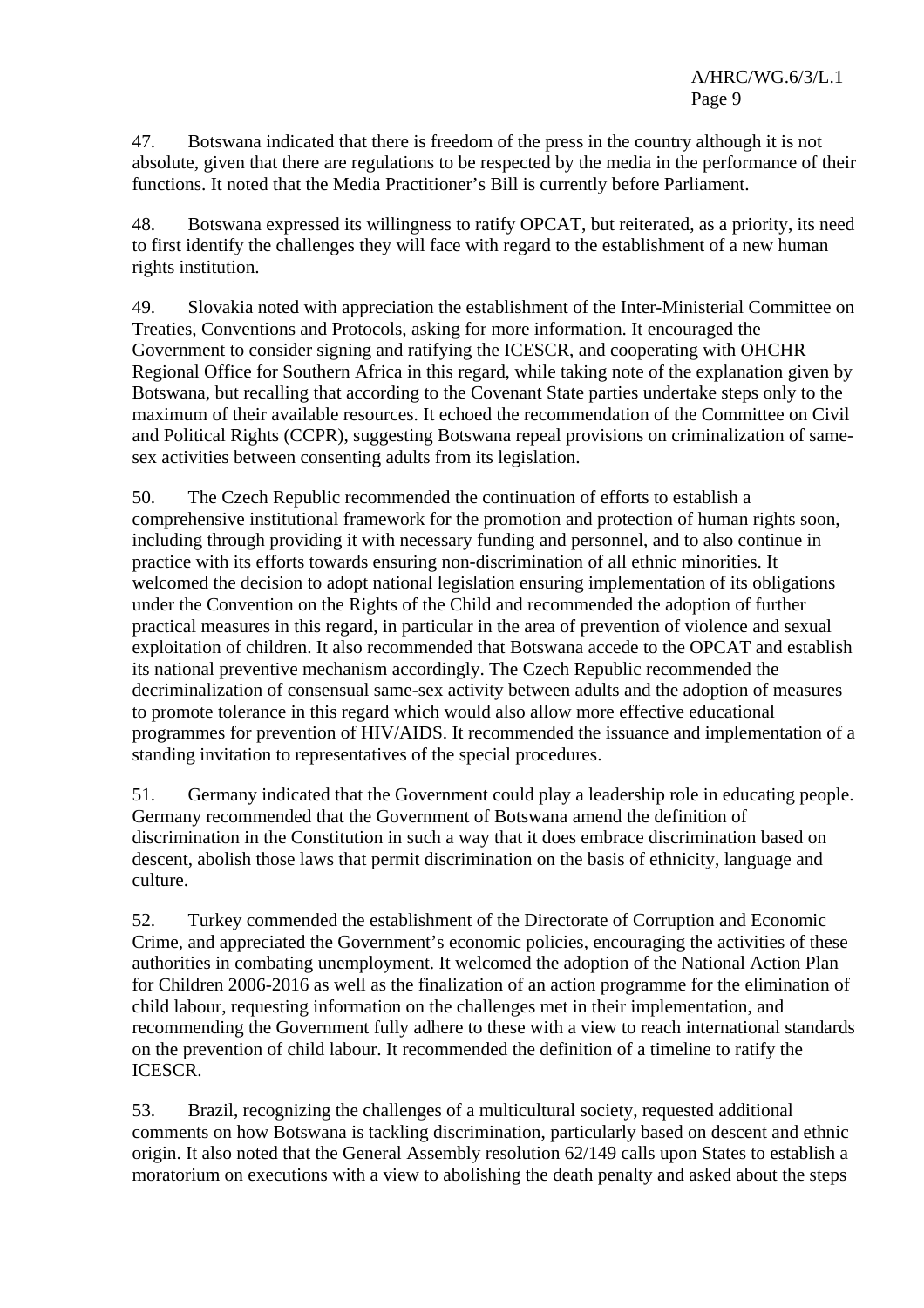taken towards progressive restriction of its use. It also asked on the establishment of an independent national human rights institution and if there are any expectations with regard to international cooperation. In a constructive and open spirit, Brazil indicated it saw the opportunity to propose to the government of Botswana to consider the possibility of acceding to the ICESCR. It would also welcome the efforts to suppress death sentences as well as measures to avoid the infliction of corporal punishments. Brazil encouraged the government of Botswana to accomplish progressively human rights goals set up by the Human Rights Council Resolution 9/12. Brazil took note of Botswana's expectations in the areas of national capacity building on treaty body reporting, on human rights education and training, support capacity of components of national statistical system and strengthening of the system to monitor development. Considering the UPR's emphasis on enhancing cooperation in the field of human rights, it invited the delegations that are materially capable to positively consider assisting the government of Botswana in these endeavours.

54. Slovenia recalled general comment no. 8 of the Convention on the Rights of the Child on the prohibition of corporal punishment of children and the study of the Secretary-General on violence against children that recommends universal prohibition of corporal punishment for children by 2009. Slovenia recommended considering changing legislation to expressly prohibit all forms of corporal punishment in all settings: at home, in schools and in other institutions. Slovenia also recommended conducting public awareness efforts to change the mindsets of people and their view of the corporal punishment. Slovenia noted the CCPR's concern regarding prison overcrowding, the large number of persons held on remand and the limited access of families to persons deprived of their liberty. Slovenia enquired about how the best interests of the child are considered when a parent is arrested and sentenced. Slovenia recommended that Botswana develop non-custodial alternatives such as community service orders and bail arrangements. Slovenia particularly recommended implementation of those in relation to the sole or primary carers of children. Slovenia also recommended that Botswana resort to measures to protect the best interests of babies and children affected by parental detention or imprisonment. It asked how gender perspectives are included in the UPR preparation process and recommended an inclusion of a gender perspective into a UPR follow-up process in a systematic and continuous manner.

55. Sweden recommended the Government pursue efforts to ensure the full implementation of the Convention on the Rights of the Child, and specifically to continue efforts to eliminate corporal punishment, especially in schools. It recommended to the Government to continue efforts to promote gender equality, and to pursue work on the new legislation on marital rape, and bring forward new legislation as a matter of priority. Concerning the application of the new norms, it recommended that the Government consider additional measures to new legislation, such as public awareness-raising initiatives or campaigns in order to promote the implementation of the rights the legislation in question.

56. Sudan asked the international community to provide the Government with technical assistance in the areas mentioned in the national report.

57. The United Kingdom enquired about the database of all treaties to measure progress against domestic legislation. The United Kingdom recommended that steps be taken to abolish capital punishment. The United Kingdom enquired about the level of public debate on the death penalty. The United Kingdom expressed concerns that the family or lawyers representing inmates are not formally informed in advance of the date of execution and the body is not returned to the family for private burial and asked how this issue is being addressed. The United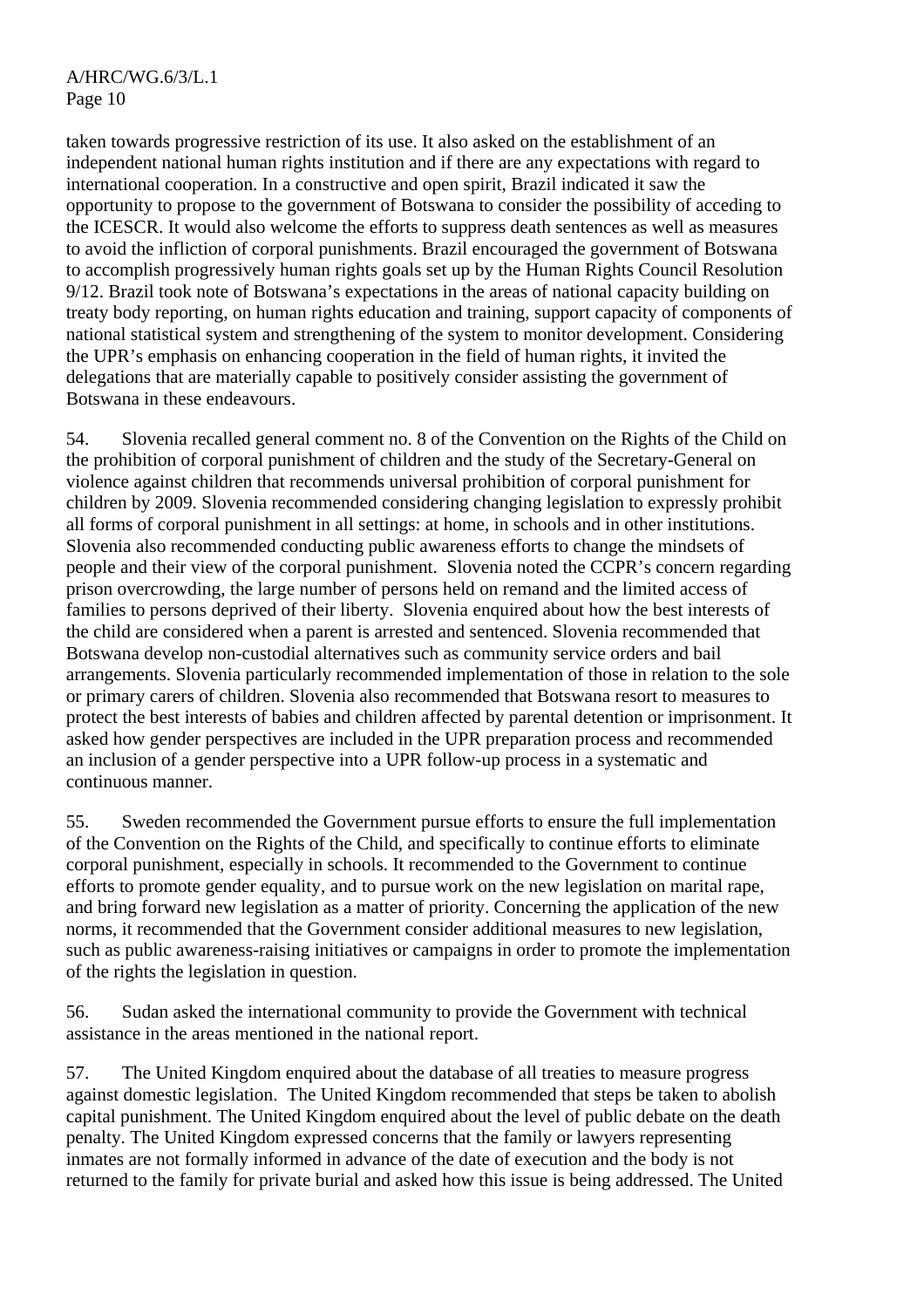Kingdom also noted prison overcrowding and the large proportion of persons held on remand in prison. Noting the CCPR's recommendation that Botswana increase efforts to ensure that detainees are treated with humanity and dignity; live in healthy conditions and have adequate access to health care and food, United Kingdom asked how Botswana is taking forward these issues. The United Kingdom noted that Botswana is addressing issues such as domestic violence through Domestic Violence Bill although reporting of incidents still remains low. The United Kingdom also noted the insufficient capacity of law enforcement agencies to respond to domestic violence appropriately. The United Kingdom recommended that the Government of Botswana take further steps to strengthen the application of the domestic violence bill and the Abolition of Marital Power Act. It enquired about Botswana's intention to ensure access to services throughout the county particularly for minority groups in rural areas. The United Kingdom further asked about consideration given to ensuring a more rights-based approach to development.

58. Djibouti recommended Botswana double efforts to improve conditions of detention in prisons, and guaranteeing the compatibility of rights with cultural practice.

59. In response to additional comments, Botswana agreed that the government must play a leading and cautious role in educating its people, so as not to destabilise the country.

60. The Government noted that the issue of discrimination against ethnic minorities does not exist in Botswana. A Commission was established to look at some of the provisions of the Constitution that appeared to be discriminatory or dealt with issues that are sensitive to ethnicity. It noted challenges faced as a multicultural and multi-lingual country and that it was in the process of encouraging different ethnic groups to develop their language with a view to having these languages taught in school in the future, provided there is capacity and resources.

61. Botswana referred to its programme to support orphans, which includes provision of free health, free education, counselling, and other social services.

62. Zambia encouraged Botswana to continue to address the disparities and extent of the application of the Marital Act to customary and religious marriages. It called upon the Government to continue with the good work in the area of HIV/AIDS and to address the issues raised in the OHCHR prepared report by treaty bodies. Zambia enquired about challenges in the implementation of the National Plan of Action for Children and if the draft bill on the domestication of the Convention on the Rights of the Child and the ACRWC were tabled before parliament in November 2008.

63. Italy expressed hope that the national debate on the death penalty would be reopened and involve all civil society and that the Government would educate the general population on the 2007 and 2008 General Assembly resolutions on the death penalty. It recommended that Botswana establish a moratorium on the use of death penalty with a view to abolishing capital punishment in the national legislation of Botswana. Italy expressed concern over the conditions of detainees as prison establishments are overcrowded, insufficiently lit and lacking basic services such as water. Italy recommended that Botswana align its legislation and practice with international standards on prisons. Italy noted that the worst forms of child labour are still practiced in Botswana and that according to the ILO Committee of Experts no programme of action to eliminate them has been designed by the Government. Italy also noted child labour has been linked to cases of commercial sexual exploitation. It recommended that the Government of Botswana urgently design and adopt the necessary programmes of action to address the problem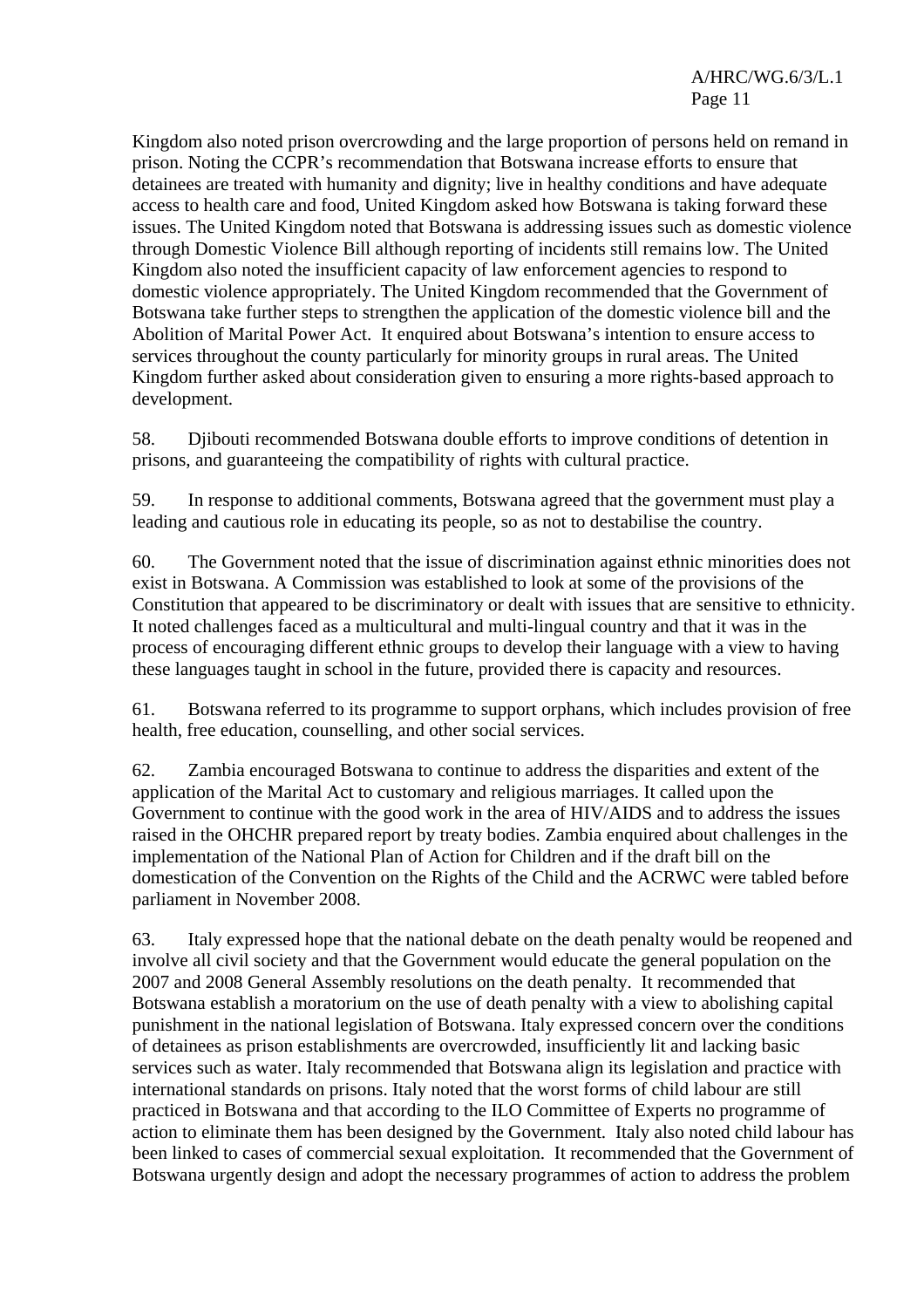of child labour as requested by the Convention on the Rights of the Child and ILO. Italy noted the importance of human rights education in school systems at all levels. In this connection, Italy recommended that Botswana develop a national strategy for human rights education in the school system at all levels in accordance with the Plan of Action 2005-2009 of the World Programme for Human Rights Education, including the review and revision of curricula and textbooks, the training of teachers and the practice of human rights in the school community.

64. South Africa requested additional information on the lessons learned after the conclusion of its National Plan of Action for Children. South Africa recommended Botswana consider providing sufficient resources to the Office of the Ombudsman for its effective functioning, and recommended the Human Rights Council make available the requisite support in the areas highlighted under Section VI "Expectations in terms of technical assistance" in the national report of Botswana.

65. Canada while noting that universal human rights exist to protect minorities from the rule of the majority, suggested that governments should not leave social progress to civil society alone, particularly if they are not allowed to be organized. Governments have the responsibility to lead by example. Canada recommended that Botswana decriminalize same-sex activity by adults and that it eliminate the use of death penalty. Canada recommended that Botswana review the definition of discrimination provided under section III of the Constitution in terms of its compatibility with the prohibition against discrimination on the basis of descent and national or ethnic origin. It recommended that it take appropriate measures for the provisions in article 15 of the Constitution to fully comply with the ICCPR. Concerned about the removal of communities residing in the CKGR, Canada recommended that Botswana take steps to promote a just and equitable solution through renewed negotiations with affected members of these communities. Canada also recommended that Botswana respect the economic, social and cultural rights of minorities living or formerly living on the Reserve. It recommended that Botswana follow the Human Rights Committee's recommendation to increase efforts to raise awareness of the precedence of constitutional law over customary laws and practices so as to promote gender equality.

66. Latvia recommended that Botswana consider issuing a standing invitation to all Special Procedures mandate holders of the Human Rights Council.

67. Maldives noted that Botswana faced complex challenges relating to the rights of indigenous peoples, especially the Basarwa; child protection; domestic violence; the administration of justice; legal aid; and prison conditions; adding that it was vital for the international community, led by the Human Rights Council and OHCHR, to assist in addressing these issues. Maldives asked if the Government has considered extending a standing invitation to special procedures, adding that mandates, including the Special Rapporteur on the Independence of Judges and Lawyers, the Special Rapporteur on Freedom of Opinion and of Expression, and the Special Rapporteur on Violence against Women, could offer practical assistance. It also asked if the Government considered ratifying the OP-CAT, a mechanism that can support efforts to improve the administration of justice and detention conditions. It recommended that OHCHR support Botswana in its efforts to improve national capacity on treaty reporting, including through exploring the possibility of producing a Common Core Document, if Botswana so wishes.

68. China noted the challenges faced by Botswana in achieving the MDGs and the positive efforts in this regard, and asked about implementation of the 2003 national strategy for poverty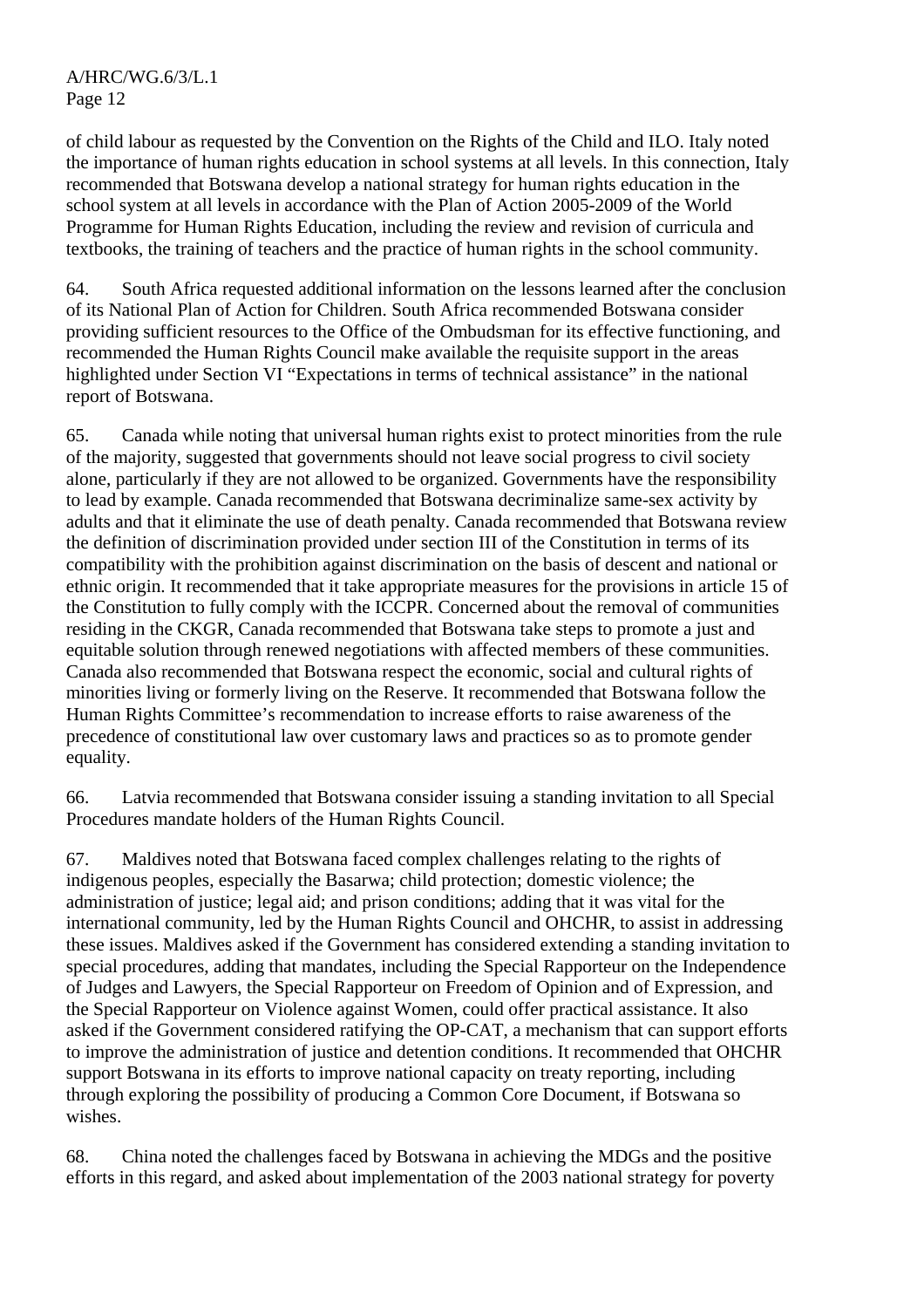reduction, including difficulties encountered. China enquired whether international assistance was obtained and what support it needed from the international community. It asked about progress made and challenges encountered in Botswana's ambitious *2016 Vision*.

69. Australia, noting the concern of the Committee on the Rights of the Child at the levels of physical and sexual abuse of children, enquired whether the national plan of action specifically tackles the issue of abuse and, if not, what other actions were taken to combat it. It noted that Botswana could take a leadership role in the area of the death penalty and decriminalization of homosexuality. Australia recommended that Botswana ratify the second optional protocol to the ICCPR to abolish the death penalty. It asked when Botswana intended to sign the CRPD and its challenges.

70. Norway welcomed initiatives by the Government on the situation of indigenous peoples and minorities, but added that outstanding issues remained, relating to indigenous peoples' right to land, and education for children belonging to such groups. Norway requested Botswana's comments on this and recommended that Botswana agree to the request by the Special Rapporteur on the Rights of Indigenous Peoples to undertake a visit. It said the existence of two parallel judicial systems in Botswana poses special challenges in securing the rights of women. The fact that the Abolition of Marital Power Act does not apply to Customary and Religious marriages illustrates the need for revision of all relevant laws to ensure that the rights of women as stated in international conventions, are reflected. It welcomed the intention to amend the Marriage Act to ensure that all marriages are registered, and recommended a specific timeline for the implementation of this amendment.

71. Argentina underscored the ratification of the Convention of the Rights of the Child. It suggested Botswana adapt its domestic legislation to avoid the physical abuse of minors and to ensure girl children are protected from sexual abuse, as traditions and customs do not take into account the Convention. Argentina also noted the progress made in empowering women and promoting gender issues in its national policy, suggesting concrete measures be taken to eliminate the persistence of customs harmful to the rights of women, such as early contract marriages and polygamy. Argentina congratulated Botswana for its policies to prevent and control HIV/AIDS, but noted with concern the high numbers of persons suffering from this disease.

72. The Holy See commended Botswana on the abolition of the Marital Power Act in 2004. It noted however that the abolition does not apply to customary and religious marriages, as women who marry under traditional law are considered as legal minors. The Holy See noted the consultations aimed at addressing the disparities and asked about progress made. It recommended that Botswana completely abolish the death penalty. The Holy See noted that the High Court declared the evictions of Basarwa from their ancestral territory as unlawful and unconstitutional and that the Basarwa are still struggling to return to their ancestral land because of limitations on their way of life by the authorities. It enquired about measures the Government could take to improve the situation.

73. Japan noted that the Special Rapporteur on the right to education, the Committee on the Rights of the Child and the Committee on the Elimination of Racial Discrimination expressed concern over the lack of legislation ensuring education for all children, and over cultural and linguistic barriers to educational access. Japan said it hoped Botswana is taking steps to reach its target for universal and free education to the secondary level by 2016, and asked about concrete measures. On the elimination of gender discrimination and efforts to empower women, Japan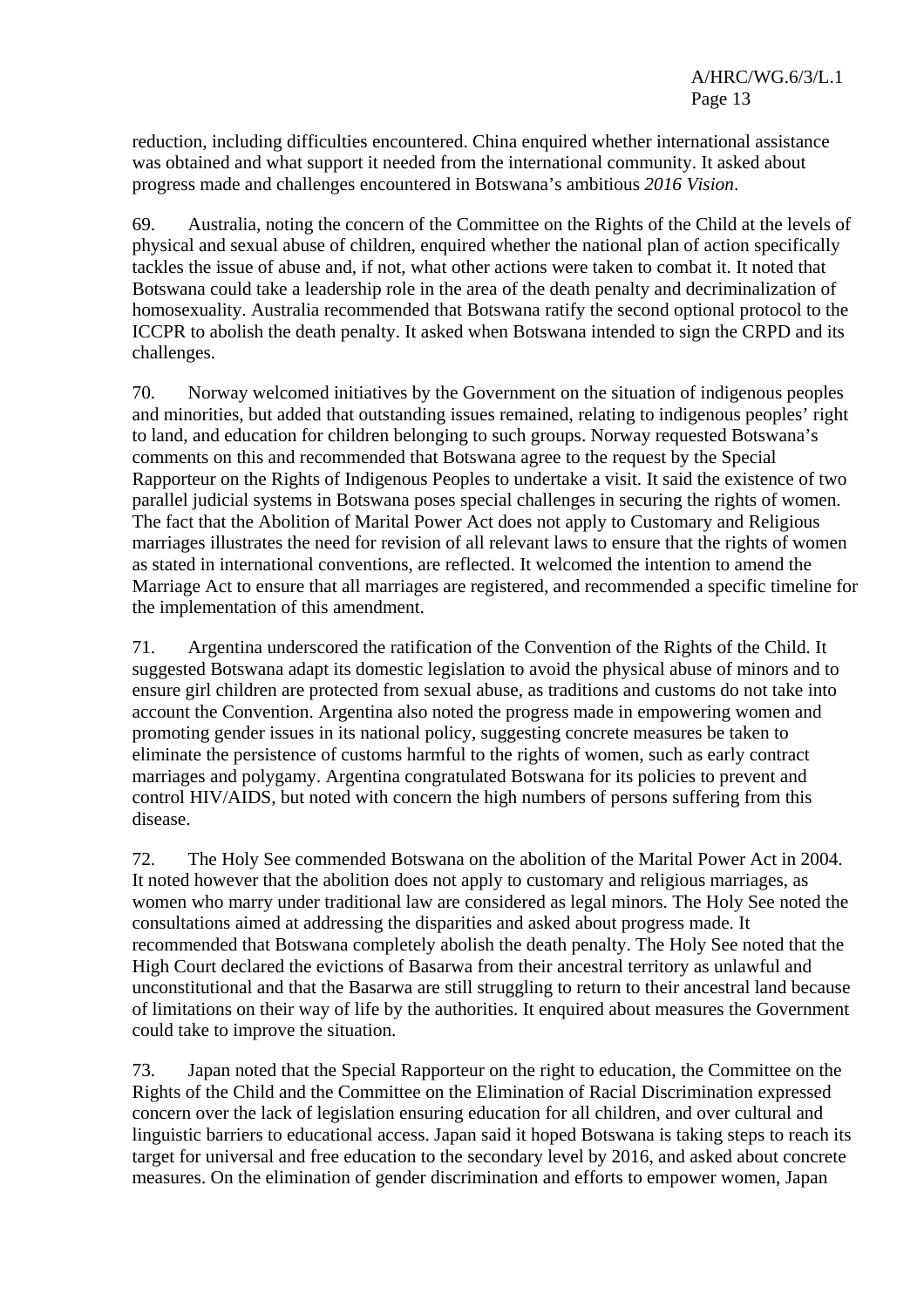appreciated the accomplishments, but said the CCPR had found discriminatory practices in women's roles in marriage and in the home remained and asked for more information on efforts to resolve this. On the displacement of the Basarwa tribe raised by CERD, it asked about the government's outlook on the situation and how it intends to move forward.

74. Ghana noted that the authorities are facing prison congestion and that new facilities are being constructed. It asked about measures undertaken to ease congestion pending construction. Ghana requested information on the Judicial Case Management System, which would achieve more expeditious dispensation of justice. It encouraged Botswana to increase efforts towards improving access to education by children in remote areas, especially girls and minorities, and urged the international community to continue contributing to the Government's efforts towards promoting and respecting the rights of its people.

75. Tanzania recommended that concrete actions be taken to reverse the trend of secondary school drop outs that may be as a result of the introduction of cost-sharing. Tanzania said it was pleased with the progress made regarding the rights of minority groups. Tanzania recommended that more actions be taken to consolidate these endeavours. Noting the wide provision of antiretroviral treatment (ARVs), Tanzania recommended that action by the Government be taken to address non-coverage of ARVs among the refugee populations as indicated in the report. It recommended that Botswana make a definite pronouncement of accession to the ICESCR. Tanzania recommended that Botswana take action towards establishing an independent national human rights institution in accordance with the Paris Principles.

76. Ireland noted domestic violence remains a problem, and asked how the Government is addressing the need to balance the importance of respecting traditions and ensuring equal rights and protection for women. It recommended that the State ensure full participation of women in the review of customary laws and practices, and discourage the persistence of customary practices that are detrimental to women's rights. Ireland understood that the number of undocumented migrants and asylum seekers coming to Botswana, particularly from Zimbabwe, has increased dramatically, and some asylum seekers had been detained in prisons due to lack of space. This was a matter of concern since these persons had not been convicted of any crime. It recommended the Government work towards ending this practice. Ireland asked about action being taken to ensure the fair representation of minority groups, particularly the San ethnic group in the House of Chiefs. It recommended that the Government engage with ethnic groups on an ongoing and systematic basis, to ensure their rights to equality and non-discrimination are guaranteed. In light of Botswana's overall positive human rights record, it recommended the Government adopt a leadership role and undertake concrete steps to move towards abolition of the death penalty.

77. The Philippines asked the government about measures aimed at HIV prevention, including education, awareness-raising and information campaigns. It appreciated the establishment of a national human rights institution and enquired if Botswana is considering ratifying the CMW. It also asked if human trafficking was a concern and what measures were in place to curb it.

78. Bangladesh stated that given various constraints as a developing country, Botswana has to prioritize its undertakings based on genuine societal need and the Government's needs to remain steadfast in pursuing pro-people policies for, but should not be intimidated by suggestions on issues that do not enjoy universal acceptance as social norms. Bangladesh recommended that with the support of the international community Botswana continue to fight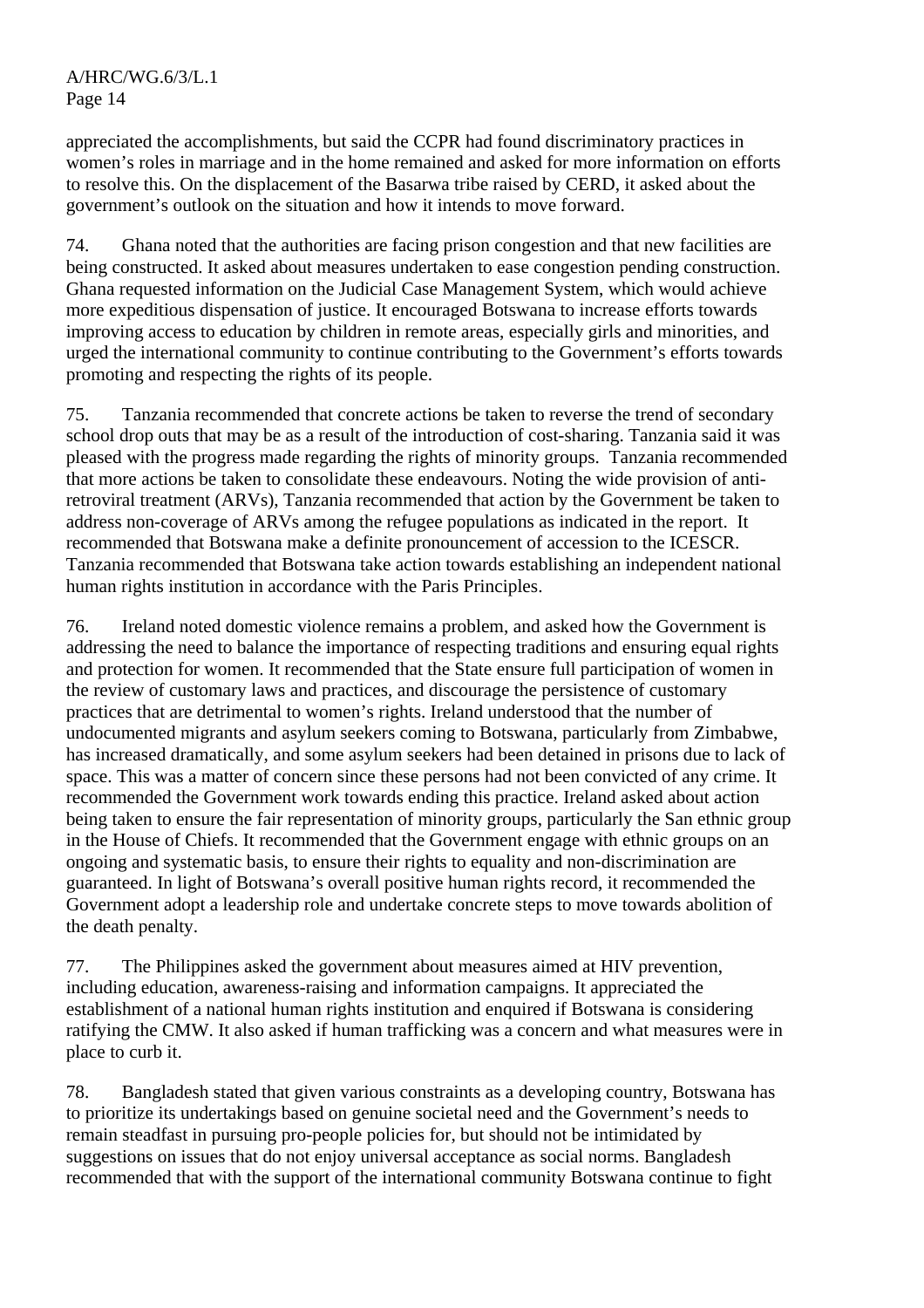HIV/AIDS. Bangladesh recommended that with the support of the international community Botswana continue to fight poverty assuring that benefits are accrued to all citizens in all regions of the country. Bangladesh recommended that with the support of the international community, Botswana continue to achieve universal basic education and reduce drop-out in the primary school.

79. Egypt expressed interest in the Office of the Ombudsman and saluted Botswana's achievements on women's rights. It recommended the Government continue its efforts in strengthening its national human rights architecture, including through further development, with international support, of the human rights training and capacity building exercise for judiciary and law enforcement personnel, and mainstreaming human rights in the education system, at all levels. It also recommended continuing efforts to combating poverty and meeting the MDG goals in Vision 2016. It recommended that OHCHR and the international community assist the Government in the areas the latter has identified, particularly in building national capacities for treaty body reporting, human rights education, improving the justice system, and strengthening the monitoring of progress in achieving MDGs and the goals in Vision 2016. It recalled the basis of review in the Institutional Building text, urging all parties to scrupulously abide by what was agreed to in the Institutional Building text.

80. Nigeria noted the importance of the programmes on women empowerment, gender mainstreaming and child protection. It noted Botswana's combination of policies on promoting civil and political rights with economic, social and cultural rights as steps towards achieving the MDGs. Nigeria commended Botswana for its regional peace efforts and encouraged it to continue its democratization process.

81. Denmark noted the High Court ruling concerning the traditional land of the CKGR. While appreciating the dialogue between the Government and the Basarwa, Denmark noted that dialogue is not sufficient and enquired about concrete steps to implement the High Court ruling. Denmark recommended that the Government of Botswana provide access and support for residents of the CKGR based on the right to their land, as specified in the United Nations Declaration on the Rights of Indigenous Peoples. Denmark also recommended that the Government work with the land boards of the various districts to ensure equity in land allocation among all applicants for residential land, arable land, grazing land, water sources, and business sites. It recommended that discrimination on the basis of ethnicity, language and culture, including de jure discrimination, be abolished. Denmark recommended that the Government of Botswana pursue a policy of mother tongue language education in conjunction with national languages of Setswana and English. It recommended that Botswana step up efforts to avoid torture and ill treatment and that it ratify the OP-CAT with utmost importance.

82. Cameroon requested additional information on the importance of customary courts, and whether they weaken the application of normative rights and challenge the integration of international norms. It also asked what measures are taken to promote the rights of indigenous peoples, in particular those of the Kalahari Desert. Cameroon said it would like Botswana to create a national commission of human rights and freedoms; to finalize various reports due to treaty bodies, particularly the CEDAW, as this would allow better evaluation of the efforts and actions taken in favour of women; to elevate penal responsibility to the same level as international standards in this area; and delete the marital prerogative in customary and religious marriage.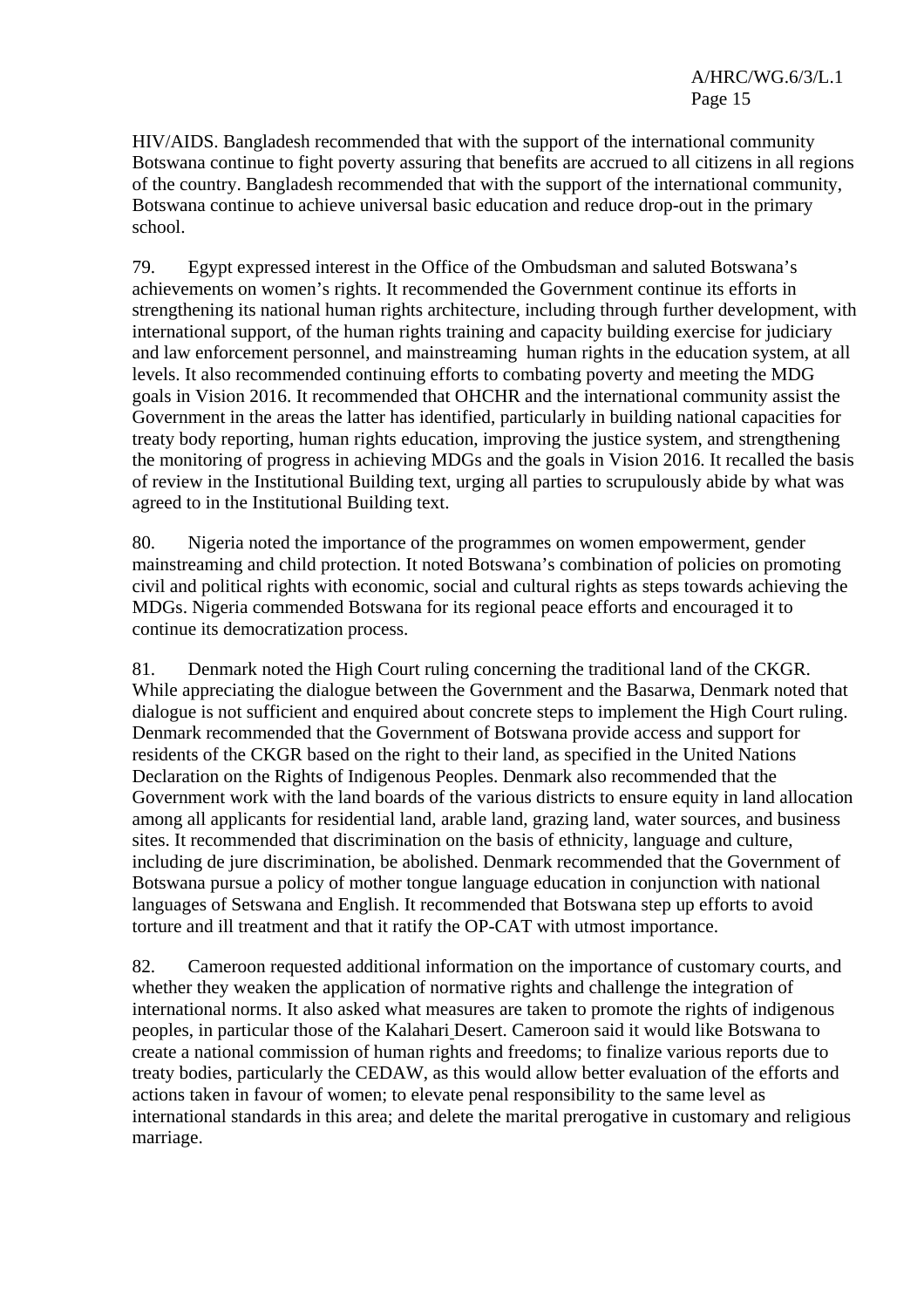A/HRC/WG.6/3/L.1 Page 16

83. In response to additional questions, Botswana indicated that all decisions of the customary court system are appealable to the Customary Court of Appeal and to the Court of Appeal of the Land, the highest court. It noted that this system has worked well.

84. The Government noted that all nationalities or ethnic groups in Botswana are entitled to all amenities and rights, including the Basarwa in the CKGR. Botswana noted that Basarwa were allowed to go back to their land and that the court order was fully implemented by the Government. The Government is also open to dialogue including on other issues and hoped this matter would be resolved amicably. Botswana also indicated that the Basarwa are represented in the traditional House of Chiefs.

85. The Delegation emphasized that Botswana does not accommodate asylum seekers in prisons but in centres.

86. Botswana intended to extend anti-retroviral treatment (ARV) to refugees, and the United States has undertaken to assist in this regard.

87. The Judicial Case Management System removes the control of the case from the litigants to the presiding judges and ensures that dates and conclusions are synchronised.

88. The delegation indicated that the implementation of the national plan of action for children was on course and social and economic programmes have been implemented, including on addressing the issue of child labour.

89. Botswana clarified that the Inter-ministerial Committee on Treaties and Conventions, with relevant ministries, has a mandate to consider the signature, ratification and implementation of Conventions.

90. On gender issues, Botswana is currently reviewing its policy on women in development. It also enacted the Domestic Violence Act of 2008 and has conducted gender mainstreaming activities within a number of ministries.

91. In his concluding remarks, the Minister expressed his gratitude to all delegations for their comments, questions and recommendations and noted that it would provide further answers in due time. It noted the strong recommendations made particularly on corporal punishment, the death penalty and decriminalisation of homosexual practices. It reaffirmed the leadership role of the Government and the importance of a democratic process in decision making.

## **II. CONCLUSIONS AND/OR RECOMMENDATIONS**

91. In the course of the discussion, the following recommendations were made to Botswana:

1. Adhere to the International Covenant on Economic, Social and Cultural Rights (Algeria); Consider the ratification of the ILO Convention 169 on Indigenous and Tribal Peoples in Independent Countries (Mexico); Adopt measures necessary for harmonising customary laws with international instruments (Mexico); Consider ratifying/acceding to the ICESCR (Mexico, Slovakia, Brazil, Tanzania); Ratify the Convention on the Rights of Migrant workers and their family members (Mexico); Accede to the Optional Protocol to the Convention against Torture and Other Cruel, Inhuman or Degrading Treatment or Punishment (France) and to establish its national preventive mechanism accordingly (Czech Republic,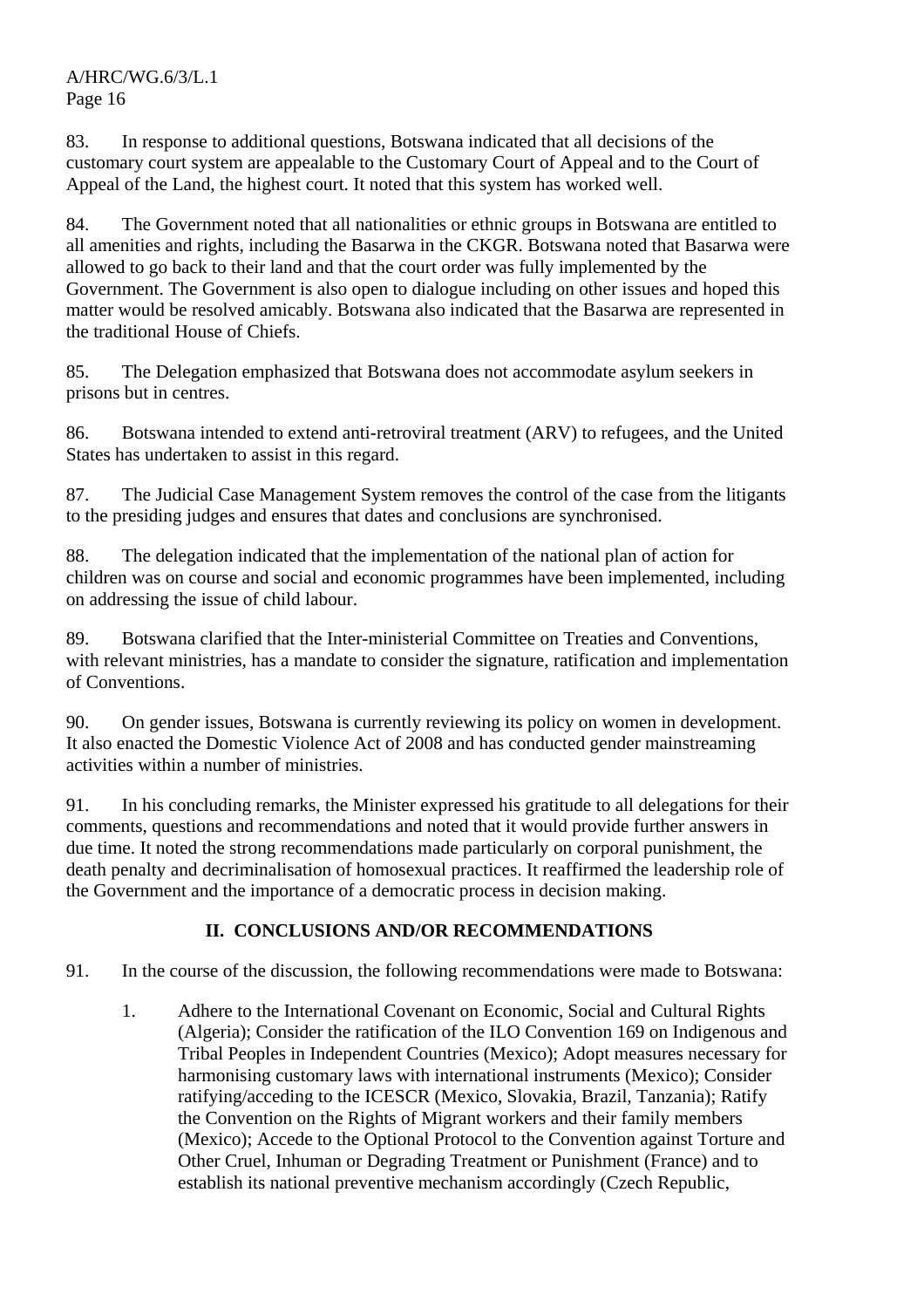Denmark); Set a timeline for the ratification of the ICESCR (Turkey); and ratify the Second Optional Protocol of the ICCPR to abolish the death penalty (Australia);

- 2. To finalize various outstanding treaty reports, particularly to the CEDAW (Cameroon);
- 3. Accomplish progressively the human rights goals set up by the Human Rights Council Resolution 9/12 (Brazil); and take measures to ensure that Article 15 of the Constitution fully complies with the ICCPR (Canada);
- 4. Consider issuing a standing invitation to Special Procedures of the Human Rights Council (Latvia, Mexico, and Czech Republic); Agree to the request for visit by the Special Raporteur on the Rights and Fundamental Freedoms of Indigenous Peoples (Mexico, Norway), and the Special Rapporteur on Contemporary Forms of Racism (Mexico);
- 5. Continue efforts to strengthen the national human rights architecture (Egypt) and institutional framework (Czech Republic), including by providing necessary funding and personnel (Czech Republic), to further develop, with international support, a human rights training and capacity building exercise for judiciary and law enforcement personnel (Egypt); and provide sufficient resources to the Office of the Ombudsman for its effective functioning (South Africa);
- 6. Take action towards establishing an independent national human rights institution in accordance with the Paris Principles (Tanzania), and create a national commission of human rights and freedoms (Cameroon);
- 7. Increase efforts to raise awareness of the precedence of constitutional law over customary laws and practices to promote gender equality (Canada);
- 8. Mainstreaming human rights in the education system (Egypt) and the development of a national strategy for human rights education in the school system at all levels in accordance with the Plan of Action 2005-2009 of the World Programme for Human Rights Education, including the review and revision of curricula and textbooks, the training of teachers and the practice of human rights in the school community (Italy);
- 9. Continue efforts in favour of women in rural areas (Algeria) and on gender issues, including policies aimed at the empowerment of women and their integration in the education system (Chile); Promote gender equality and pursue work on legislation on marital rape, as priorityand consider additional measures to new legislation, such as public awareness-raising initiatives or campaigns in order to promote the implementation of the rights in the legislation in question (Sweden);
- 10. Ensure the full participation of women in the review of customary laws and practices, and discourage the persistence of practices detrimental to women's rights (Ireland);
- 11. Strengthen the application of the domestic violence bill and the abolition of Marital Power Act (United Kingdom); Establish a specific timeline for the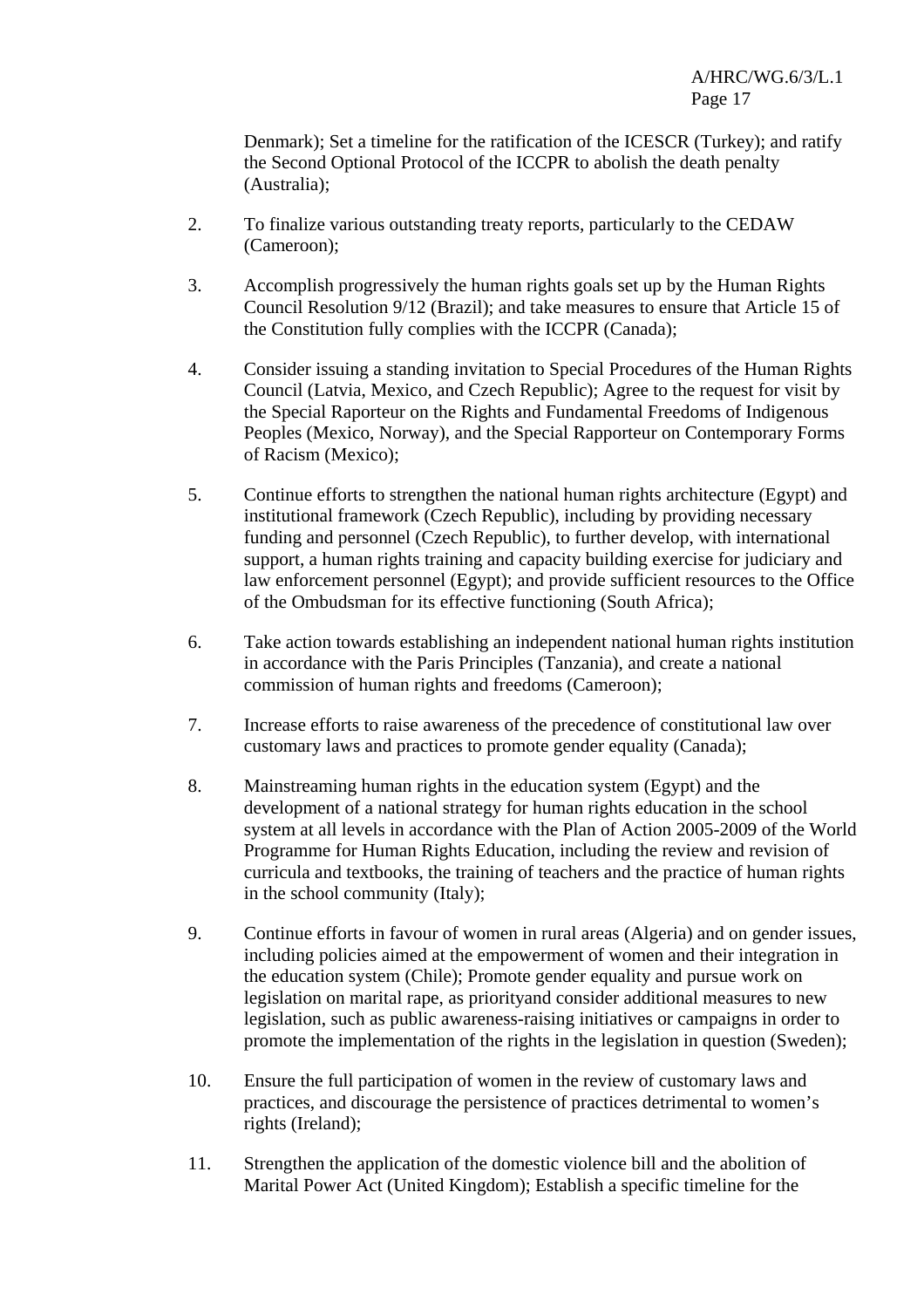implementation of the amendment in the Marriage Act. (Norway). Take measures to eliminate the persistence of traditions harmful to the rights of women including early contract marriages and polygamy (Argentina): and to elevate penal responsibility at the level of international standards and delete the marital prerogative in customary and religious marriage (Cameroon);

- 12. Include a gender perspective into the UPR follow-up process in a systematic manner (Slovenia);
- 13. Continue to incorporate the provisions of the Convention on the Rights of the Child and the African Charter on the Rights and Wellbeing of Children into national legislation (Cuba); take further measures to adopt legislation ensuring the implementation of the Convention, in particular in the area violence prevention and sexual exploitation of children (Czech Republic, Argentina) and ensure girls are protected from sexual abuse (Argentina);
- 14. Continue the implementation of the National Action Plan for Children 2006-2016 (Cuba); Adhere to the National Action Plan for Children and programme for the elimination of child labour (Turkey); Implement the programme for AIDS orphans (Finland); Design and adopt programmes of action on child labour as requested by the Committee on the Rights of the Child and the ILO (Italy); Consider designating an institution for coordination and implementation of policy on children (Chile),
- 15. Develop non-custodial alternatives in relation to the sole or primary carers of children. (Slovenia); Take measures to protect the best interests of babies and children affected by parental detention or imprisonment (Slovenia),
- 16. Continue to achieve universal basic education and reduce primary school dropout, with the support of the international community (Bangladesh); Take measures to reverse secondary school drop-out resulting from the introduction of cost-sharing. (Tanzania);
- 17. Take more action for the consolidation of the endeavours in the area of minority rights groups (Tanzania); Take immediate action to ensure respect for the rights of the indigenous people living in the areas of interest to companies active in the diamond business (Finland); Take steps to promote a just and equitable solution through renewed negotiations with affected members of the Central Kalahari Game Reserve communities and respect the economic, social and cultural rights belonging to minorities living or formerly living on the Reserve (Canada); Engage with the ethnic groups, in an ongoing and systematic basis, to ensure their rights to equality and non-discrimination are guaranteed (Ireland); Provide access to land, and support for the residents of the Reserve, as specified in the United Nations declaration on the rights of indigenous peoples, and work with the land boards of the various districts to ensure equity in land allocation among all applicants for residential land, arable land, grazing land, water sources, and business sites (Denmark); Pursue a policy of mother tongue language education in conjunction with national languages of Setswana and English (Denmark); resolve the dispute between the San of the Reserve (Spain);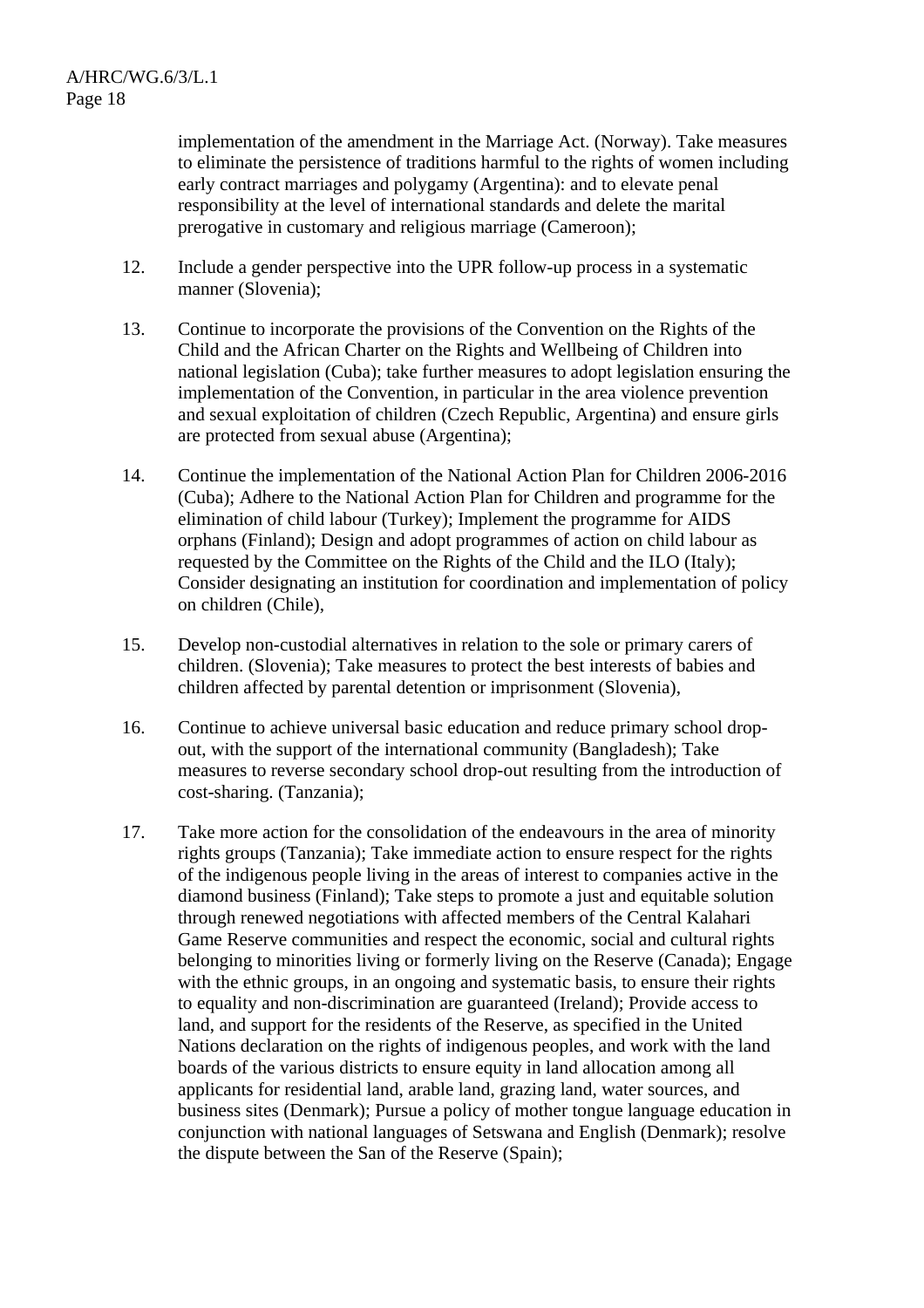- 18. Adopt the necessary measures to combat discrimination of all kinds, including those based on homosexual orientation, gender, colour, religion, and political opinion (France); amend the definition of discrimination in the Constitution in such a way that it does embrace discrimination based on descent and abolish those laws that permit discrimination on the basis of ethnicity, language and culture (Germany); review the definition of discrimination provided under the section III of the Constitution in terms of its compatibility with the prohibition against discrimination against descent and national or ethnic origin (Canada); abolish discrimination on the basis of ethnicity, language and culture, including *de jure* discrimination (Denmark);
- 19. Develop non-custodial alternatives such as community service and bail arrangements (Slovenia); redouble efforts to improve conditions of detention in prisons guaranteeing the compatibility of rights with cultural practice (Djibouti); align its legislation and practice with international standards on prisons (Italy);
- 20. Continue to incorporate the provisions of the Convention on the Rights of the Child into domestic legislation, especially Article 19(1), in relation to deep concerns about the corporal punishment of children (Chile); consider changing legislation to expressly prohibit all forms of corporal punishment in all settings: at home, in schools and in other institutions and conduct public awareness efforts to change the mindsets of people and their view of the corporal punishment (Slovenia); to continue efforts to eliminate corporal punishment (Brazil, Sweden), especially in schools (Sweden); to put an end, *de jure* and *de facto*, to the practice of corporal punishments in traditional judicial systems. (France);
- 21. Explore the possibility of a moratorium on the application of the death penalty towards its complete abolition in conformity with the latest General Assembly resolutions on the subject (Spain, Brazil, Netherlands, Italy, Canada, the Holy See); Adopt a leadership role and undertake concrete steps to move towards the abolition of the death penalty (United Kingdom and Ireland);
- 22. Step up efforts to avoid torture and ill treatment taking place (Denmark);
- 23. Decriminalize homosexual relationships and practices/consensual same-sex activities between adults (Spain, Netherlands, Slovakia, Czech Republic, Canada); and forbid discrimination on the basis of sexual orientation (the Netherlands);
- 24. Provide medical follow-up for HIV-positive mothers and respective infected children (Belgium); Educate prison population HIV/AIDS virus and respect sanitary conditions of prisons (Belgium); With regard to consensual same-sex activity between adults, adopt measures to promote tolerance and allow effective educational programmes on HIV/AIDS prevention (Czech Republic); with the support of the international community continue to fight HIV/AIDS (Bangladesh);
- 25. Enable migrants and refugees to benefit from the pilot project to fight HIV/AIDS (Algeria); Take action to address the non-coverage of ARVs among the refugee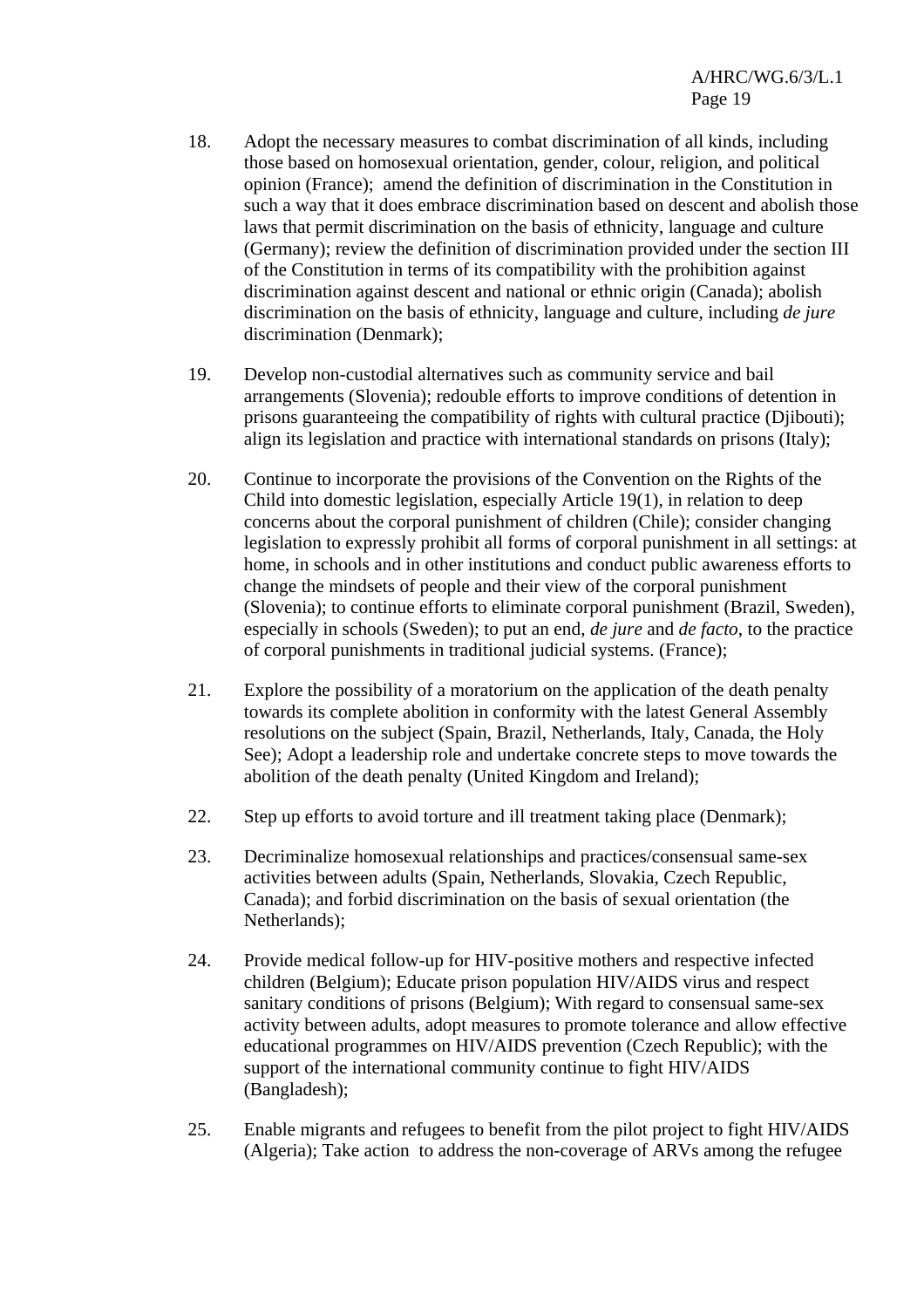populations (Tanzania); Work towards ending the practice of detaining some asylum seekers in prisons due to lack of space (Ireland);

- 26. With support of the international community, continue to fight poverty (Bangladesh, Egypt) and meet the MDG goals in Vision 2016 (Egypt); continue the efforts made to achieve the goals of the Vision 2016 (Cuba);
- 27. Seek technical assistance and other support from development partners to strengthen Botswana's implementation and development capacity with respect to human rights instruments and their domestication (Mauritius); seek assistance from delegations that are materially capable to assist Botswana in its endeavours with regards to treaty body reporting, human rights education and training, components of the national statistical system and the system to monitor development (Brazil); seek support from the Human Rights Council in the areas highlighted in the national report (South Africa); seek contributions from the international community in the Government's efforts towards promoting rights (Ghana); seek OHCHR and the international community's assistance relating to the rights of indigenous peoples, especially the Basarwa, child protection, domestic violence, the administration of justice, legal aid and prison conditions, as well as producing a Common Core Document (Maldives), human rights education, improving the justice system and strengthening the monitoring of progress in achieving MDGs and the goals in Vision 2016 (Egypt).

92. The response of Botswana to these recommendations will be included in the outcome report adopted by the Human Rights Council at its tenth session.

93. All conclusions and/or recommendations contained in the present report reflect the position of the submitting State(s) and /or the State under review thereon. They should not be construed as endorsed by the Working Group as a whole.